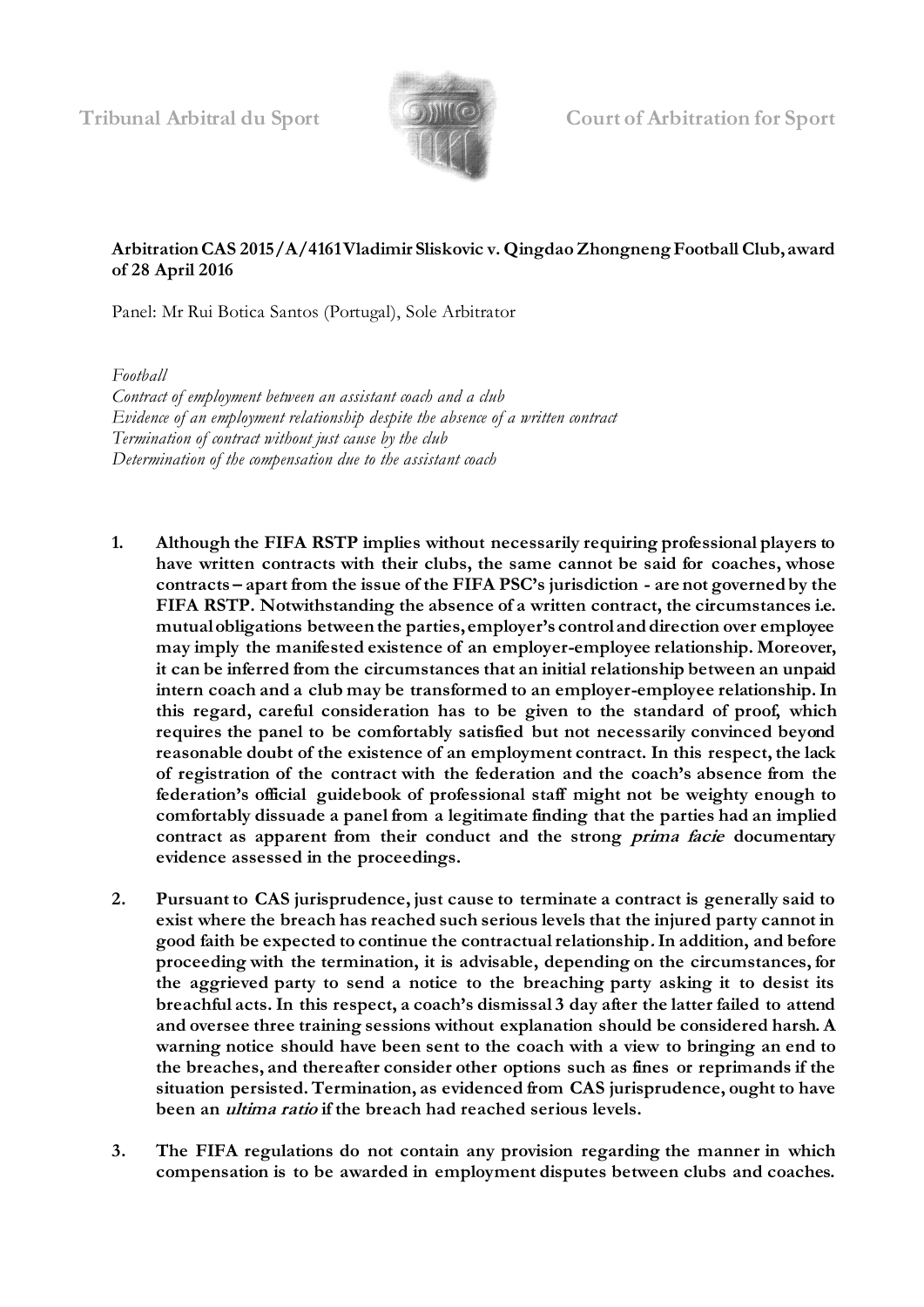**Reference must therefore be made to Swiss law on the issue of compensation. Pursuant to Article 337 c (1) CO, an assistant coach is entitled to compensation in case of termination of his employment contract without just cause by his employer. In the absence of an express contract between the parties laying out the financial terms due, reference must be made to the standard termination clause included in the head coach's contract with the club with a view to discerning the consideration otherwise reasonably due to the assistant coach and other ancillary evidence adduced.** 

# **I. THE PARTIES**

- 1. Vladimir Sliskovic (hereinafter the "Appellant" or the "Assistant Coach") is a football coach of Bosnian nationality. He was born on 20 February 1983.
- 2. Qingdao Zhongneng Football Club (hereinafter the "Respondent" or "Qingdao" or the "Club") is a Chinese professional football club affiliated to the Football Association of the People's Republic of China (hereinafter the "CFA"), which is in turn a member of the Fedération Internationale de Football Association (hereinafter "FIFA").

# **II. THE FACTUAL BACKGROUND**

- 3. This matter is related to an appeal filed by the Appellant against the decision rendered by the FIFA Players' Status Committee (hereinafter the "FIFA PSC") on 23 September 2014 (hereinafter the "Appealed Decision"). The grounds of the Appealed Decision were communicated to the Appellant on 2 July 2015.
- 4. The facts leading to the present arbitration as presented by the parties can be summarized as follows.

#### **A. The dispute between the Parties**

- 5. On 27 January 2012, the Respondent signed an employment contract with Mr. Blaz Sliskovic under which they agreed to hire him as the head coach of the Club (hereinafter the "Head Coach") for the period 1 February 2012 until the end of China's Super league season of 2014. The agreed an annual salary for the Head Coach of USD 200,000 (approximately USD 16,666.66 per month).
- 6. Upon his appointment, the Head Coach claims to have requested an assistant and proposed his son, Mr. Vladimir Sliskovic, to join the club as assistant coach.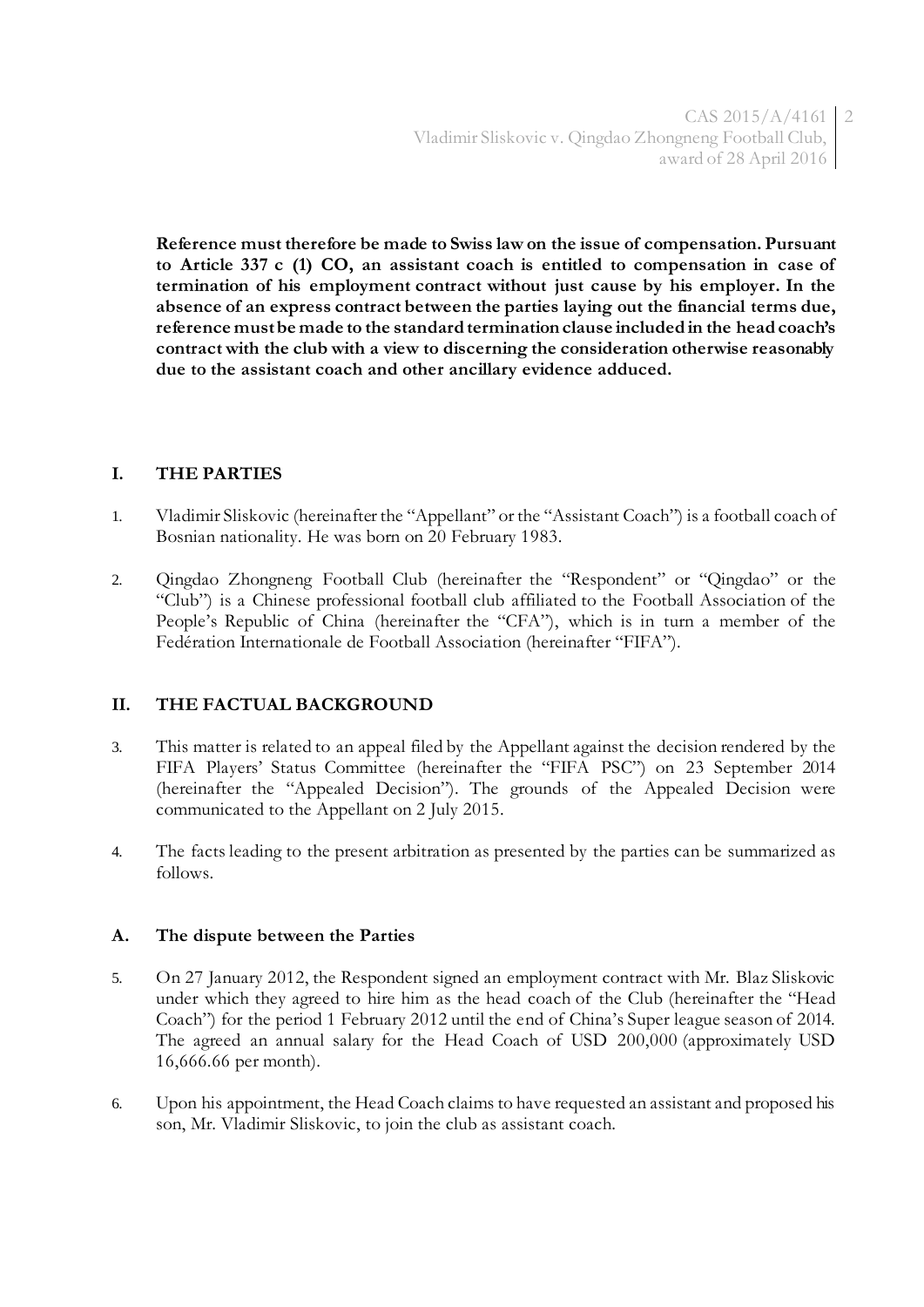- 7. On or about 28 January 2012, the Appellant claims to have entered into an employment contract (hereinafter the "Employment Contract") with the Respondent under which the latter allegedly employed him as the assistant coach of Qingdao on the following terms and conditions:
	- duration: until the end of the 2014 season;
	- salary: USD 6,000 per month plus bonuses, apartment, rental fees etc. A copy of the Employment Contract has not been filed in the present proceedings because the Appellant claims that Qingdao neither gave him a copy for his personal records nor sent a copy to the CFA. As expounded in the section on the parties' position below, Qingdao maintains that it undertook no obligation to pay the Assistant Coach and that the parties did not sign any employment contract. It reiterates that the Assistant Coach was merely working as an intern *"on the basis that the financial arrangement for that appointment were worked out between* [him and his father]*"* with a view to learning coaching skills from his father, the Head Coach. Nonetheless, it is not disputed that the Appellant embarked on and performed his duties as assistant coach.
- 8. On 31 March 2012, the Respondent released the Appellant from his position as assistant coach for allegedly refusing to train the Clubs' B team on 28, 29 and 30 March 2012. The letter (hereinafter the " Release Letter") reads as follows:

*"In order to strengthen the management and training of Professional team's B group, Club decided to appoint Vladimir Sliskovic to take charge of the training of Professional team's B group. Although on 28 th, 29th and 30th of March, the club notified Vladimir this appointment for 3 times, however, Vladimir rejected it with various excuses and the quality of B group's training thus was badly affected. As the assistant coach of professional team, such behaviour of Vladimir violated the relative regulations of 'Management Regulations on Coaches of Qingdao Jonoon Football Club'. Based on this fact and to tighten the management of professional team, the club made the following decision: from March 31st, 2012, Vladimir is released from the post of assistant coach of Qingdao Jonoon Football Club and dismissed by the club".*

- 9. On 1 April 2012, Qingdao imposed a penalty on the Assistant Coach. The nature and reasons thereof have not been brought to the Sole Arbitrator's attention.
- 10. On 3 April 2012, Qingdao asked the Assistant Coach to clear his office and to hand over any purported belongings to the Club. The letter as originally translated from mandarin to English by an independent translator appointed by the CAS (cf. paragraph 27 below) reads as follows:

*"On April 1st, 2012, the Qingdao Jonoon Football Club took a decision concerning you, Vladimir Sliskovic, Assistant Coach of the Professional Team, on account of your not accepting the penalty administered by the Club's management. The Club hereby gives you the notice and asks you to settle your salary and complete the relevant separation procedures by April 6th , 2012".*

# **B. The proceedings before the FIFA Players' Status Committee**

11. On 10 April 2012, the Assistant Coach lodged a claim before FIFA against Qingdao requesting FIFA to hold that Qingdao had unilaterally terminated their contractual relationship without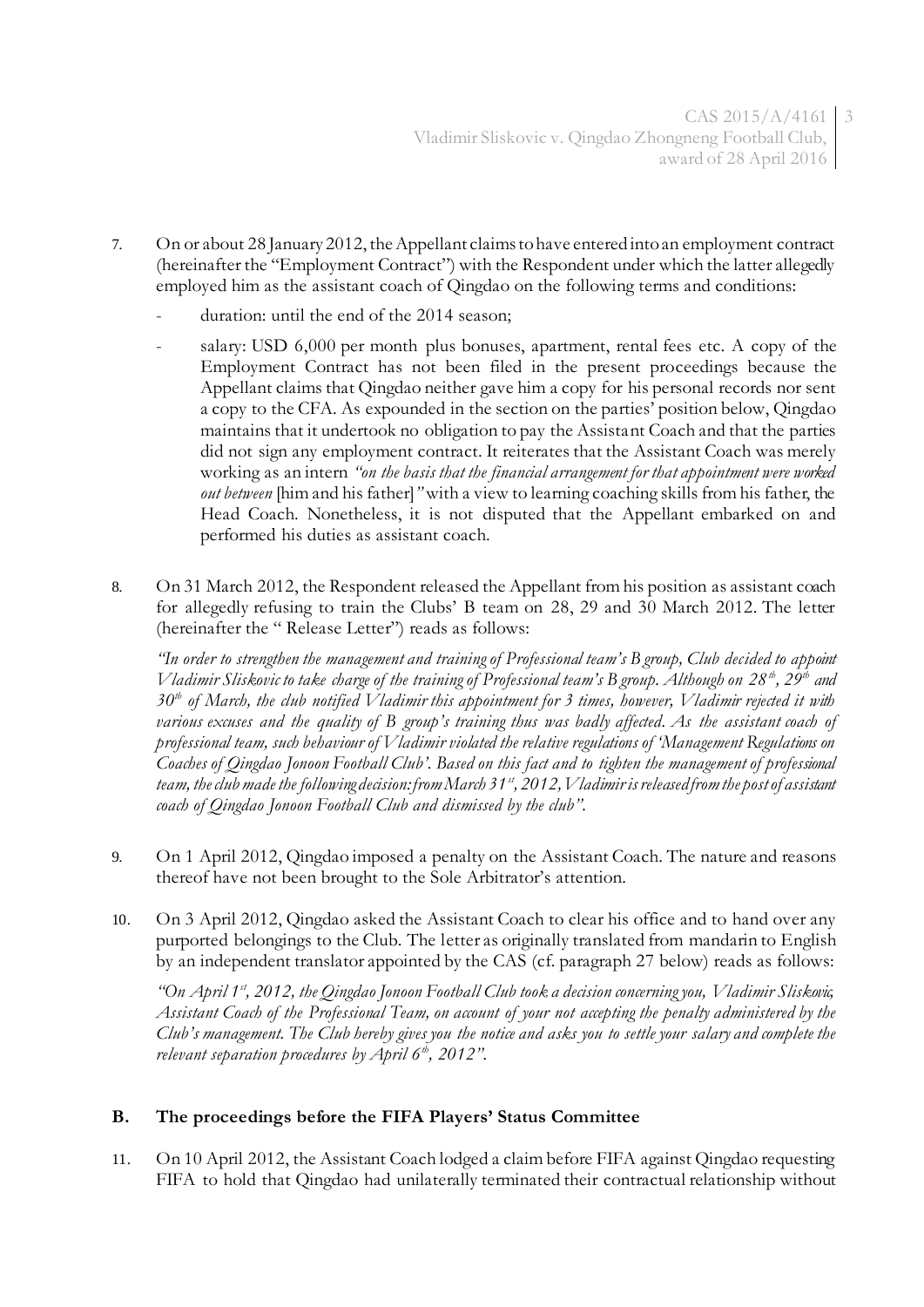just cause and to be awarded USD 216,000 as outstanding remuneration, plus procedural and legal costs.

- 12. The Assistant Coach claimed to have been informed by Qingdao that *"he was not honouring his contractual obligation, in particular, that he did not start coaching the Team B, as allegedly orally told to do, that he thereby committed a grave violation of his duties, wherefore he was ordered by 6 April 2012 to settle his salaries and to hand his duties over (…)".*
- 13. Qingdao denied the Assistant Coach's claim and averred that the parties had not signed any employment contract. It added that the Appellant's father had *"requested* [the Respondent] *to employ* [the Appellant] *as the team's assist coach, but* [the Respondent] *refused his request"* and that afterwards, since the Appellant's father had *"requested one more time, to keep his son as his private assist which can help his son to live in Qingdao",* it had *"agreed his request, therefore,* [the Appellant] *as the* [Blaz Sliskovic's] *private assist to live in Qingdao"* but also stated that *"about the salary issue,* [Qingdao] *also did not agree with his explain".*
- 14. On 23 September 2014, the FIFA PSC rendered the Appealed Decision and held as follows:
	- *"1. The claim of the Claimant, Vladimir Sliskovic, is rejected.*
	- *2. The final costs of the proceedings in the amount of CHF 7,000 are to be paid* **within 30 days** *as from the date of notification of the present decision, by the Claimant, Vladimir Sliskovic. Given that the Claimant already paid an advance of costs in the amount of CHF 4,000 during the present proceedings, the latter has to pay the remaining amount of CHF 3,000 directly to FIFA (…)".*
- 15. The FIFA PSC's decision was based on the following grounds:
	- a) pursuant to Article 12.3 of the FIFA Rules governing the Procedures of the Players' Status Committee and the Dispute Resolution Chamber (hereinafter the "FIFA Procedural Rules"), the Assistant Coach had failed to establish and prove the existence of a contractual relationship with Qingdao;
	- b) in the absence of a contract containing the essential elements, Qingdao's Release Letter was insufficient to establish with certainty that a binding contractual relationship existed; and
	- c) the Assistant Coach was therefore not entitled to compensation.

#### **III. THE PROCEEDINGS BEFORE THE COURT OF ARBITRATION FOR SPORT**

- 16. On 23 July 2015, the Appellant filed his Statement of Appeal before the Court of Arbitration for Sport (hereinafter the "CAS"), pursuant to article R48 of the Code of Sports-related Arbitration (edition 2013) (hereinafter the "CAS Code").
- 17. On 31 July 2015, the Appellant filed his Appeal Brief together with exhibits.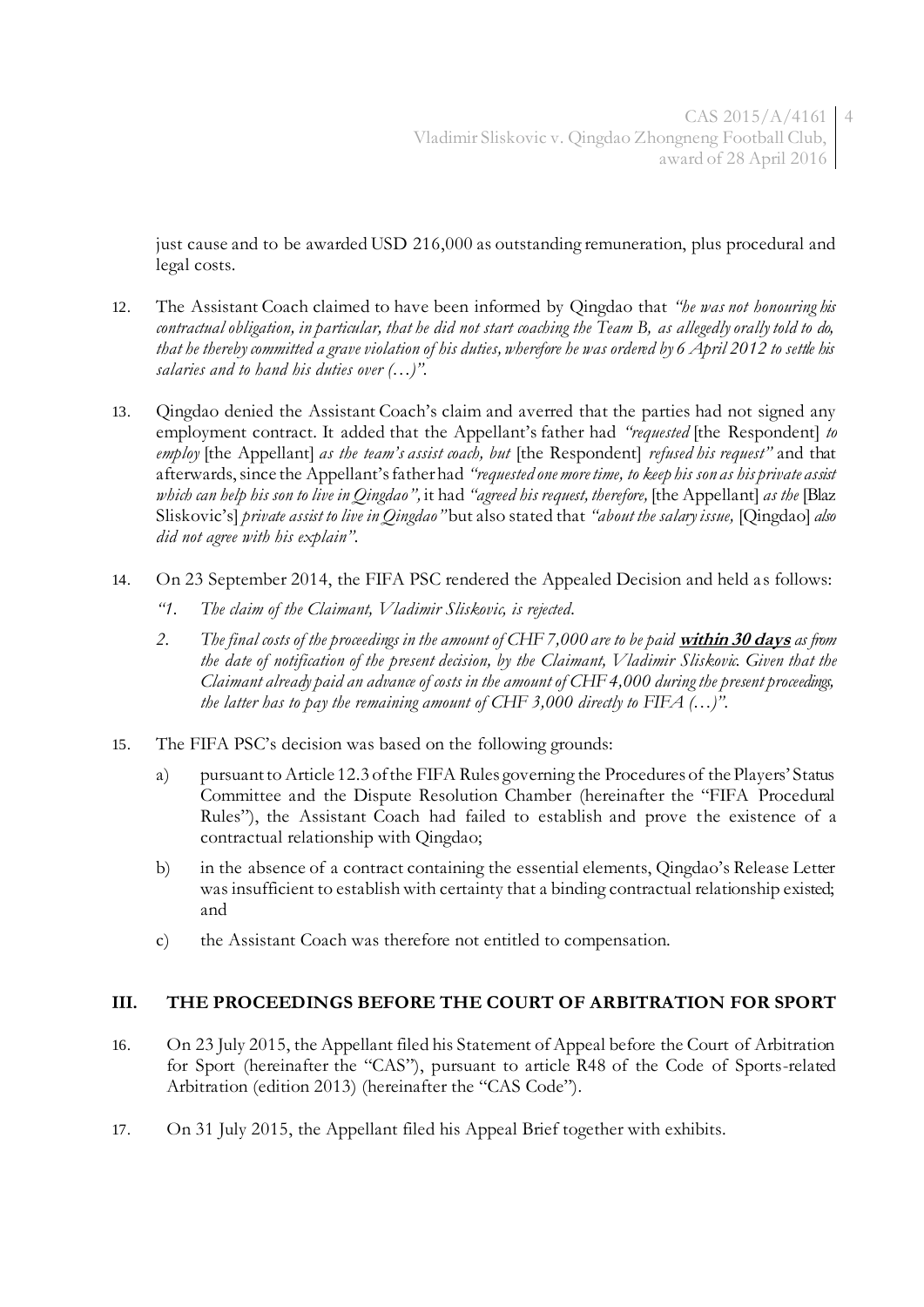- 18. On 21 August 2015, the Respondent requested a seven-day extension of the deadline for filing its Answer. Invited by the CAS Court Office to provide his position on this request, the Appellant remained silent and the extension was thus granted.
- 19. On 3 September 2015, the Respondent filed its Answer.
- 20. On 9 September 2015, the Appellant requested a second round of written submissions.
- 21. On 11 September 2015, the CAS informed the parties that the Panel had been constituted of Mr. Rui Botica Santos as the Sole Arbitrator.
- 22. On 16 September 2016, the Respondent adhered to the Appellant's request for a second round of written submissions.
- 23. On 28 September 2015, the Appellant filed his second written submission, by means of which, among others, he challenged the authenticity of the English translation of the Respondent's letter dated 3 April 2012 together with exhibit 3 of its own appeal brief, which contained photos of the Respondent's officials. The Appellant also requested that the Sole Arbitrator would order the Respondent to produce an original copy of the Employment Contract.
- 24. On 30 October 2015, the Respondent filed its second written submission.
- 25. On 9 November 2015, the CAS Court Office informed the Parties that the Sole Arbitrator had ordered an independent translation of the Respondent's letter dated 3 April 2012. The Respondent was also ordered to bring with it original photos of exhibit 3 of the Appeal Brief to the hearing. The Parties were also informed that the Appellant's request for an order asking the Respondent to provide an original copy of the Employment Contract could not be issued as the existence of the said Employment Contract was indeed the thrust of contention.
- 26. On 9 November 2015 the CAS Court Office sent the Orders of Procedure to the Parties, which they duly signed.
- 27. On 30 November 2015, the CAS Court Office received a copy of an independent translation to the Respondent's letter dated 3 April 2012.
- 28. On 10 December 2015, a hearing was held in Lausanne, Switzerland. At the outset of the hearing, both Parties confirmed that they had no objection to the composition of the Panel.
- 29. At the hearing, the Panel was assisted by Mr. Christopher Singer, Counsel to the CAS. In addition to the translators respectively hired by the Parties, the following persons (including witnesses) attended the hearing:

For the Appellant

- Mr. Vladimir Sliskovic Assistant Coach
- Mr. Blaz Sliskovic Head Coach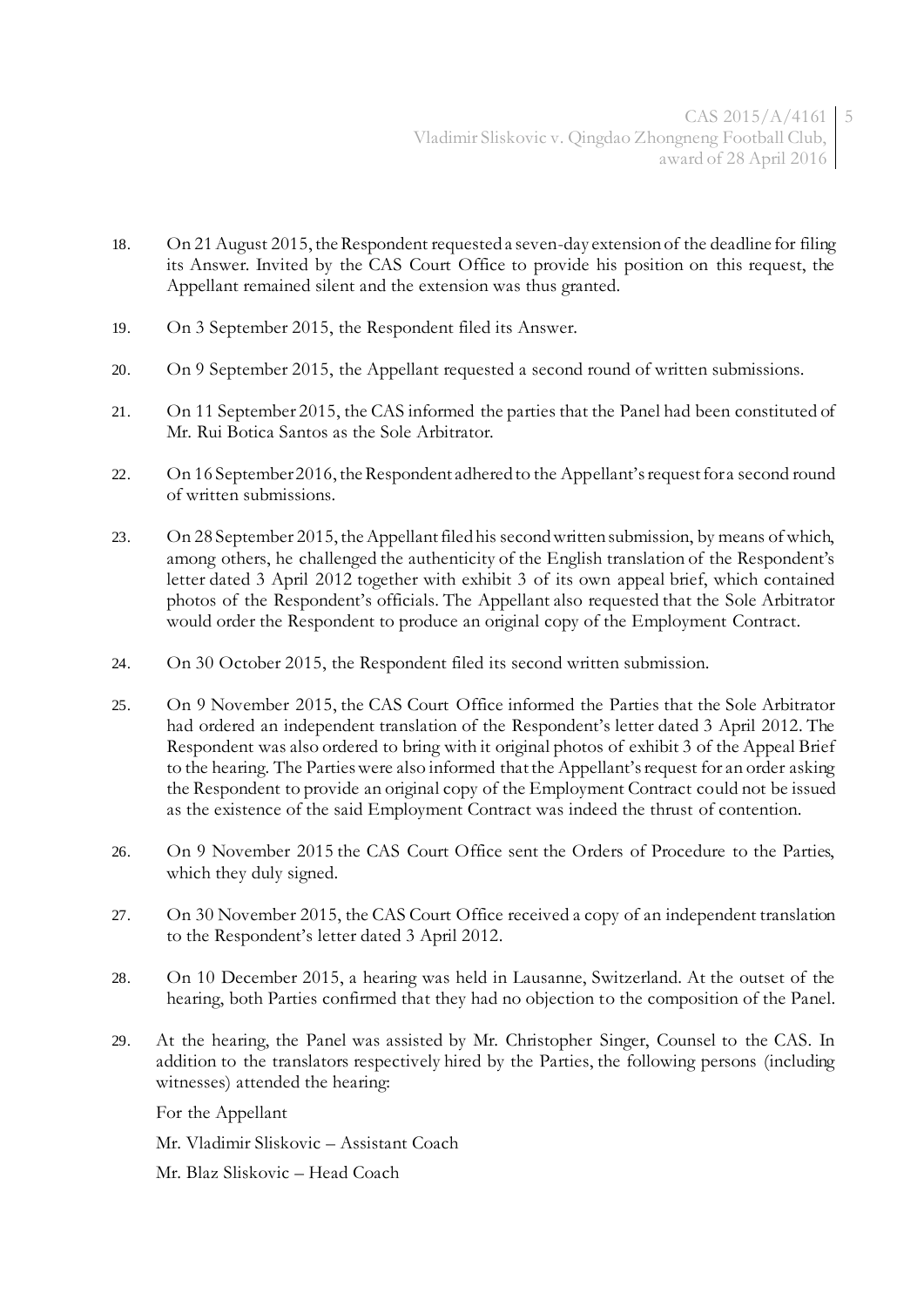$CAS 2015/A/4161$  6 Vladimir Sliskovic v. Qingdao Zhongneng Football Club, award of 28 April 2016

Ms. Doris Kosta – Lawyer Mr. Radovan Keckemet – Interpreter

Mr. Darko Susjnar – Witness, FIFA licensed agent (video conference)

Mr. Krunoslav Lovrek – Witness, Football Player (video conference)

For the Respondent

Mr James Fairbairn – Lawyer Mr Che Xu – Witness, translator professional team Qingdao (video conference) Mr Li Xialong – Witness, team translator Qingdao (video conference) Ms Yu Jian – Witness, accountant (video conference) Mr Tan Xu – Witness, deputy general manager (video conference)

- 30. At the conclusion of the hearing, the Parties expressly stated that they were satisfied with how the hearing was conducted and that their right to be heard had been respected. The Sole Arbitrator proposed to the Parties that the CFA be asked to confirm whether any contract was registered in relation to the Appellant. The Parties accepted the proposal at issue. For this reason and before the closing of the hearing, the Sole Arbitrator agreed with the parties to the filing of post hearing submissions after the response from the CFA.
- 31. On 11 December 2016, the CAS Court Office wrote to the CFA requesting it to confirm whether a copy of the Appellant's Employment Contract had been registered with them by the Respondent and in the affirmative, to provide a copy of the said contract.
- 32. Without waiting for the CFA's reply in relation to the CAS Court Office´s letter dated 11 December 2016, on 13 January 2016, the Respondent filed its post hea ring submissions on the assumption that the CFA would confirm that no Employment Contract existed.
- 33. On 22 January 2016, the CFA informed the CAS Court Office that its offices did not have any registration records of an employment contract between the Appellant and the Respondent.
- 34. On 2 February 2016 February 2016, the Appellant filed his post hearing submissions together with a video and some photos which were received by the CAS Court Office via DHL on 22 February 2016 and then sent to the Respondent.
- 35. On 10 February 2016, the Respondent enquired as to whether it would be invited to file a short response to the Appellant's post hearing submissions, indicating that this was its understanding of the Sole Arbitrator's instructions at the hearing.
- 36. On 12 February 2016, the CAS Court Office informed the Parties that as the respondent in these proceedings, Qingdao would have the final word in as far as the submissions were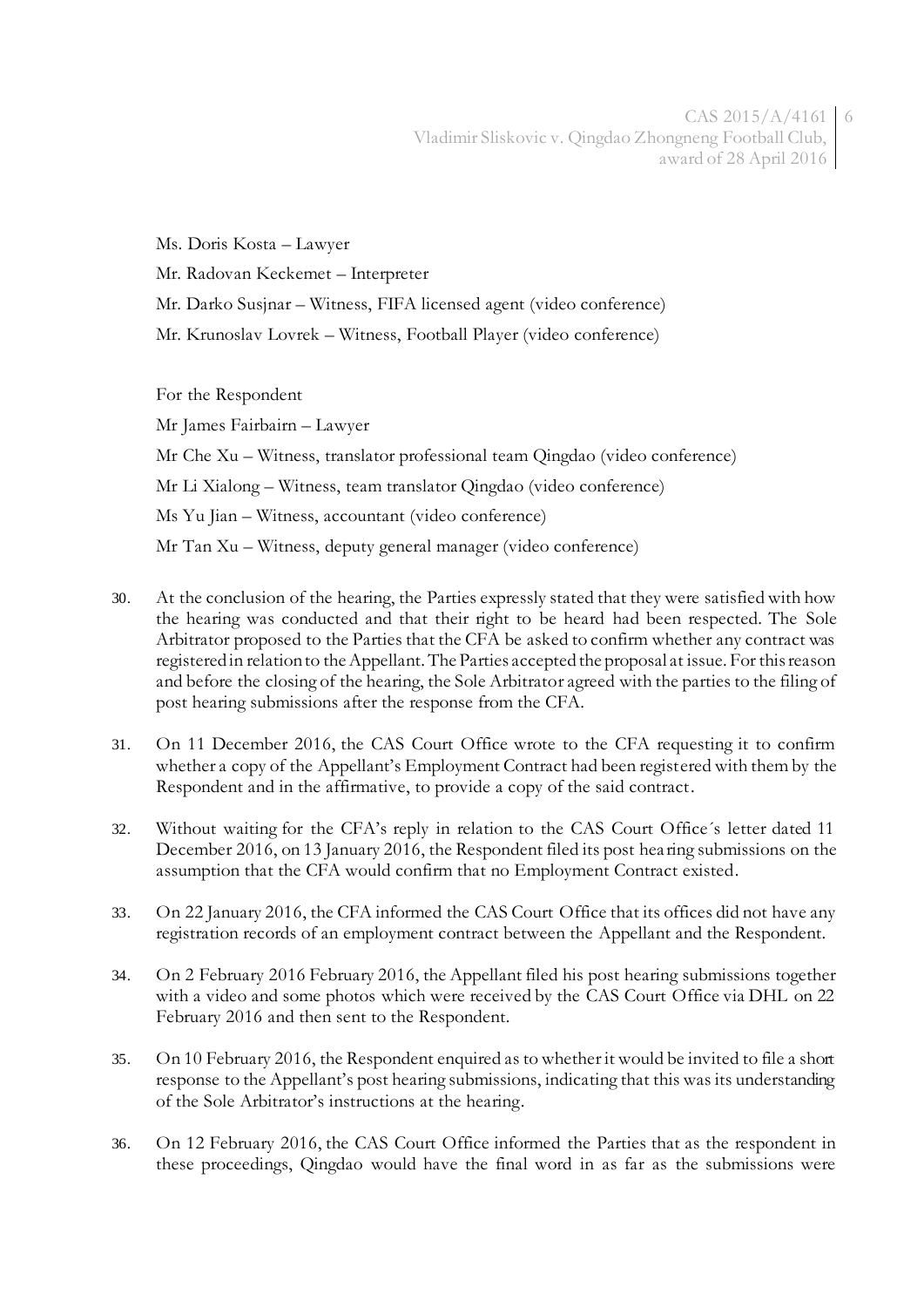concerned. The Respondent was therefore granted 5 days to file a short response to the Appellant's post hearing submissions.

- 37. On 19 February 2016, the Respondent filed its response to the Appellant's post hearing submissions.
- 38. On 29 February 2016, the CAS Court Office granted the Respondent a deadline of 1 March 2016 to comment, if it so wished, on the video and photos enclosed in the Appellant´s post hearing submissions.
- 39. On 29 February 2016, the Respondent informed the CAS Court Office that it had already addressed the issues regarding the video and photos enclosed in the Appellant's post hearing submissions given that the Appellant had previously been adduced this evidence in his earlier submissions.

#### **IV. THE PARTIES' POSITION**

40. Below is a summary of the facts and allegations raised by the Parties. While the Sole Arbitrator has considered all the facts, allegations, legal arguments and evidence submitted by the Parties in the present proceedings, he refers in this award only to the submissions and evidence he considers necessary to explain his reasoning.

#### **A. The Appellant's submissions**

- 41. It is the Appellant's position that he entered into the Employment Contract with the Club and that he never received a copy of such Employment Contract. Furthermore, the evidence of the Respondent is unreliable.
- 42. The Appellant's submissions can in essence be summarized as follows.
- a) The parties had a written Employment Contract
- 43. The Appellant states that Qingdao made and entered into the Employment Contract to employing him as an Assistant Coach. The certified FIFA Agent, Mr. Wen Jiaqing, was present during the execution of the Employment Contract and confirmed this.
- 44. However, the Respondent did not provide a copy of the Employment Contract to the Appellant and did not send it to the CFA for due registration.
- 45. The Appellant states that immediately after signing the Employment Contract, he started performing his contractual duties as stipulated within the contract. The Respondent's allegations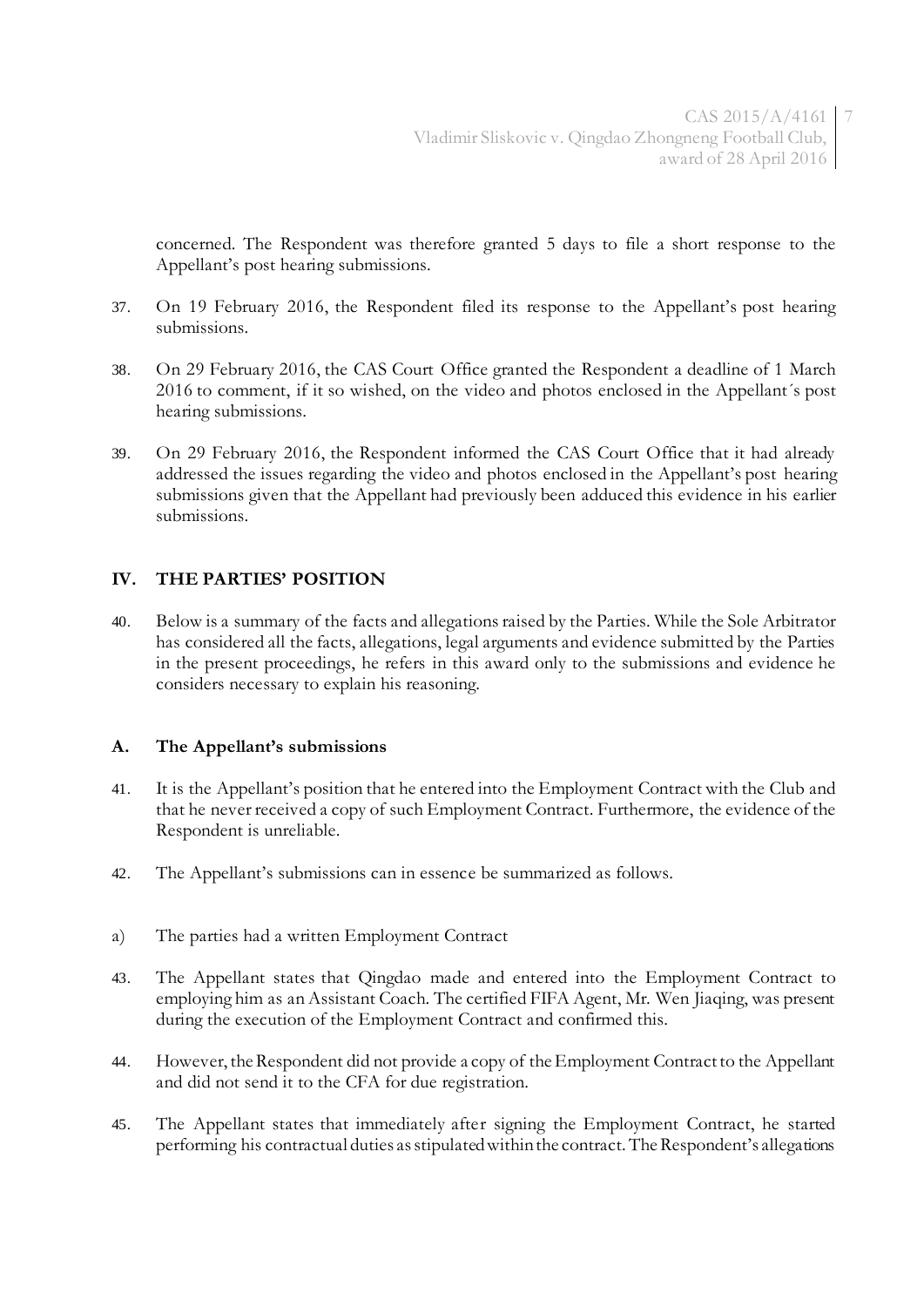that no Employment Contract was entered and that the Appellant came to China only on the basis of the request of his father, the Head Coach, are incorrect.

- 46. Furthermore, the existence of the Employment Contract is supported by the official documents produced by the Club. On the Club's official web pages, the Appellant was presented as the assistant coach. There is also a video recording showing the Assistant Coach signing the Employment Contract and talking with the club's clerk regarding payment of his salary.
- 47. This is even more supported by the notice of the Club to the Appellant that he was discharged of his position and that he *"should square* [his] *salary and hand over* [his] *work before April 6th, 2012 and complete the relevant separation procedures therewith".* This would not be possible if there were no contractual obligations at all.
- 48. Besides, the Appellant stated at the hearing that he indeed received USD 6,000 cash in February 2012. The letter dated 3 April 2012 also asked him to pick his salary. He asserts that he was on a monthly salary of USD 6,000 by adducing an un-dated document allegedly written by the Club stating as follows: *"According to the "decision of penalty on Vladimir Sliskovic (Assistant Coach of professional Team)", issued on April 1st 2012, we square the salary totally USD 6,000, please sign to confirm the amount of you salary".*
- 49. The Appellant states that it is without any doubt that he was employed as an Assistant Coach by Qingdao. The fact that the Appellant did not receive and therefore does not possess a copy of the Employment Contract cannot be accepted as an evidence that the labour relationship has never existed. Prior to dismissing him, the Club had penalised him for allegedly abdicating his duties as seen in the Release Letter.
- 50. The Appellant alleges furthermore that Qingdao stated before FIFA that it was not notified of his arrival at the club. However, it was Qingdao that cared about the necessary formalities to obtain the Chinese permit of stay for the Assistant Coach.
- b) Jurisdiction and applicable law
- 51. FIFA had already asserted its jurisdiction *ex officio*. This is therefore not an issue before the CAS. The FIFA regulations are therefore applicable supplemented by Swiss law.
- c) Accommodation
- 52. Regarding the accommodation, the Assistant Coach submits that Qingdao only paid the accommodation costs of the Head Coach and, as opposed to the agreement, Qingdao did not provide him any accommodation.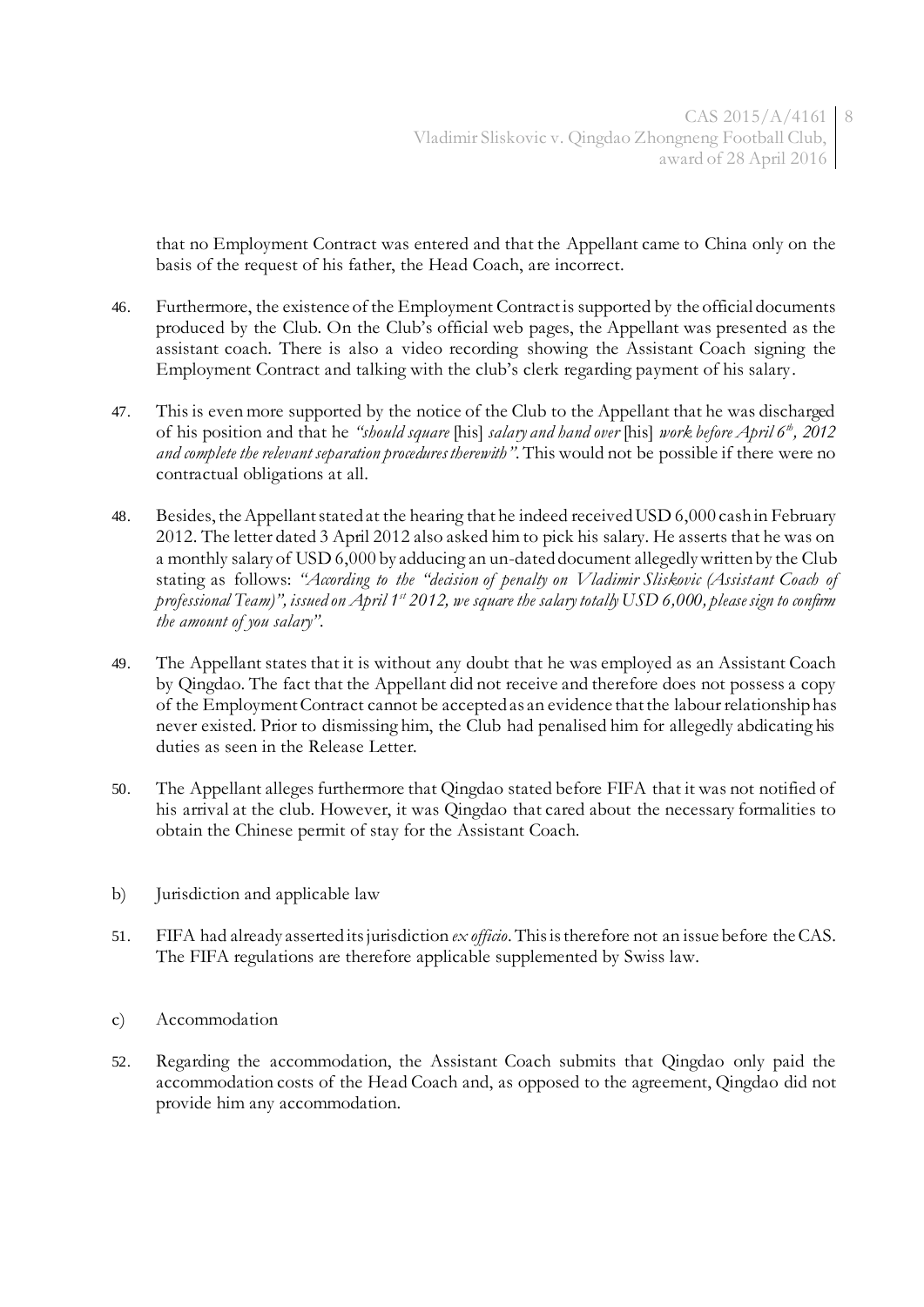#### d) Termination and Compensation

- 53. The Appellant claims to have been dismissed without just cause. He asserts that the Employment Contract had a duration of 36 months, starting on 27 January 2012 and expiring in the end of the 2014 season (31 October 2014) during which period he was to earn USD 6,000 per month. The Employment Contract had a total value of USD 216,000 (USD 6,000 x 36 months), and he claims half of this amount (USD 102,000) as compensation, stating that *"[a]ccording to the established practice, the compensation is to equal ½ of the value of the contract, thus amounting to USD 108,000. Since Mr. Sliskovic received USD 6,000, the compensation claimed here is USD 102,000".* The Appellant understands the USD 102,000 to include *"other contracted benefits: accommodation, car, airplane tickets, Chinese visa etc"* and is the *"fair compensation expected"*.
- e) Prayers and requests
- 54. In his Appeal brief, the Appellant requests the CAS:

*"To examine and accept the Appeal and to make a decision conforming the existence of the Employment Agreement between the Claimant/Appellant and the Respondent and, therefore, the legal base and the contractual obligations between them, and that the Respondent gravely failed in performing their employment related contractual obligations, wherefore, that the Respondent is to pay to the Claimant USD 216,000 as well as to bear all the legal costs of this procedure".*

55. In his closing submissions, the Appellant requests the CAS to: *"(…) Accept the Appeal, to cancel the decision made by the Single Judge of the FIFA Players Status Committee on 23 September 2014, and to rule that the Respondent, Qingdao Jonoon FC (also known as Qingdao Zhongheng FC), is to pay to the Appellant, Mr. Vladimir Sliskovic, compensation in the amount of USD 102,000".*

#### **B. The Respondent's submissions**

- 56. It is the Respondent's position that the Employment Contract does not exist and the Appellant did not provide cogent evidence in order to support his position.
- 57. The Respondent's submissions can in essence be summarized as follows.
- a) Preliminary issues
- 58. The Respondent submits that the Appellant's case is based on Article 17 of the FIFA Regulations on the Status and Transfer of Players (the "FIFA RSTP"), which it argues applies to players/professionals and not to coaches or their assistants.
- 59. The Respondent therefore argues that there can be no breach of Article 17 of the FIFA RSTP in this case, even if Article 22 (c) of the FIFA RSTP allows FIFA to rule on disputes of an international dimension between a club and a coach. According to the Respondent, the scope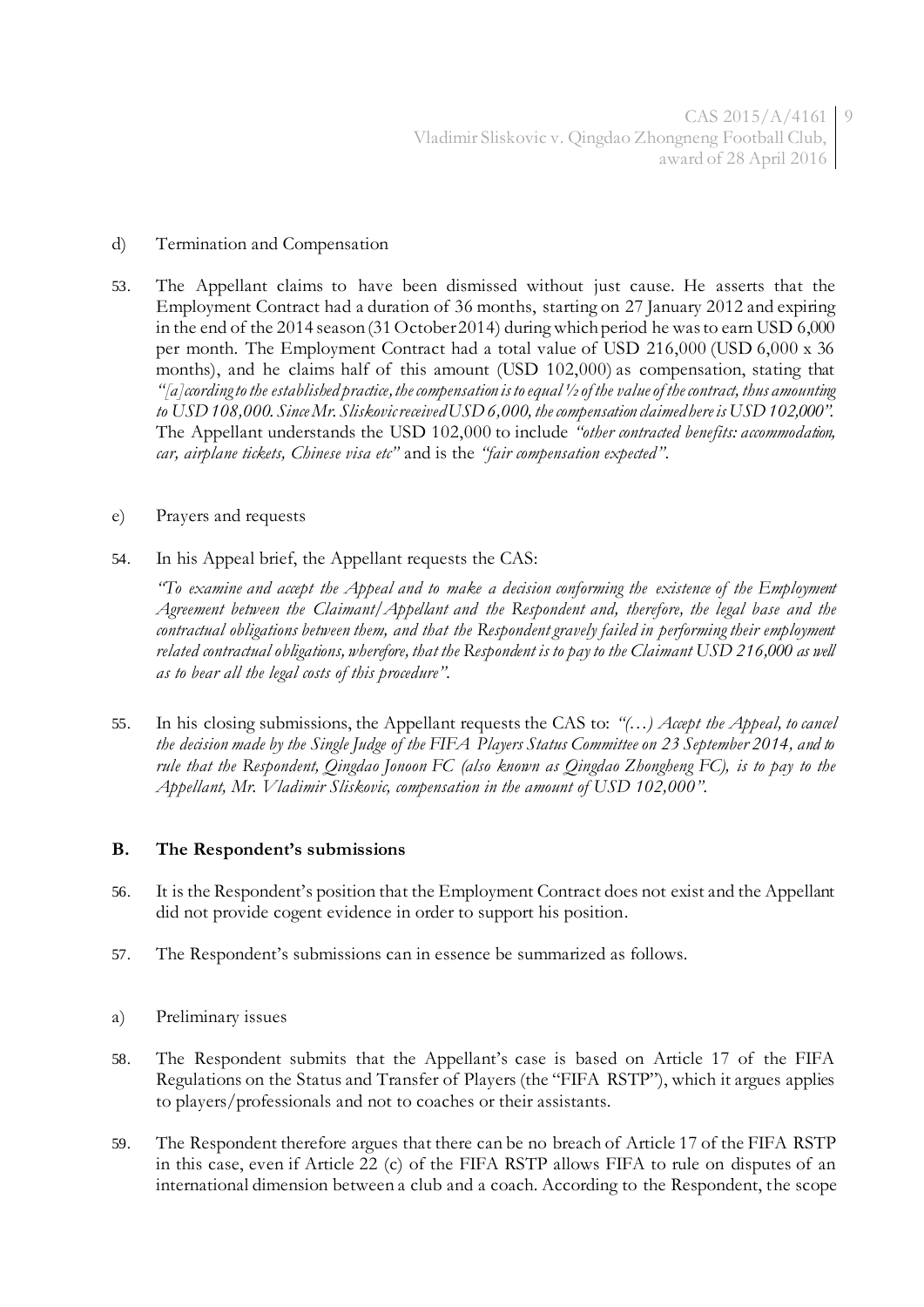of the FIFA RSTP as provided for under Chapter IV thereof is limited to *"Maintenance of contractual stability between professionals and clubs"* - not coaches - and as such the FIFA RSTP do not entitle the Appellant to any compensation for breach.

- b) There was no employment relationship between the Parties
- 60. The Respondent states that Qingdao accepts the fact that the Appellant was working as an assistant coach with the Club. However, the financial arrangements and the only employment contract that existed were between the Appellant and his father, the Head Coach. The Club was not looking for an assistant coach and no terms had been discussed with the Appellant prior to his arrival in China. It is improbable for a club to employ for 3 years an assistant coach for whom they had received no details of experience or ability in advance. The Assistant Coach went to China on a gratuitous arrangement.
- 61. The various documents upon which the Appellant relies, are consistent with this role. Those documents however do not establish that there is an Employment Contract between the Appellant and the Respondent.
- 62. This is totally unsurprising, since it is inherently improbable that a club would commit to employ for 3 years an assistant coach from whom it had received no details of experience of ability in advance, contrary to the due diligence undertaken by Qingdao regarding Blaz Sliskovic, the Head Coach.
- 63. The statement of Mr. Wen Jiaquing does not prove the existence of the Employment Contract either, since he only submits that Qingdao should provide such a contract to the Appellant. However, the content of the Employment Contract is not described by Mr. Wen Jiaquing either.
- 64. Besides, the Appellant did never reply to the letter Mr. Wen Jiaquing sent to the CFA. Therefore, the letter does not prove anything and provides no evidence of the alleged employment relationship between Qingdao and the Appellant. Mr. Wen Jiaquing was not present at the signing of the Head Coach's contract and therefore he is not in a position to give any evidence of what happened on that day.
- 65. The Assistant Coach has not even adduced any correspondence before the contract indicating the terms on which the Parties intended to enter into a formal contract. Furthermore, the Respondent submits the extract from the CFA Super League Guide Book, an official publication of the CFA Super League, which shows the coaching team. Contrarily to the Head Coach, the Appellant is not present on this publication. The Appellant's accusations against Qingdao are not supported by any evidence.
- 66. The inexistence of the Employment Contract is further supported by the fact that the Appellant claims USD 216,000 without specifying any of the terms specifically. There is no legal basis for the claim. The Appellant's case is obscure in that he has failed to assert the length of the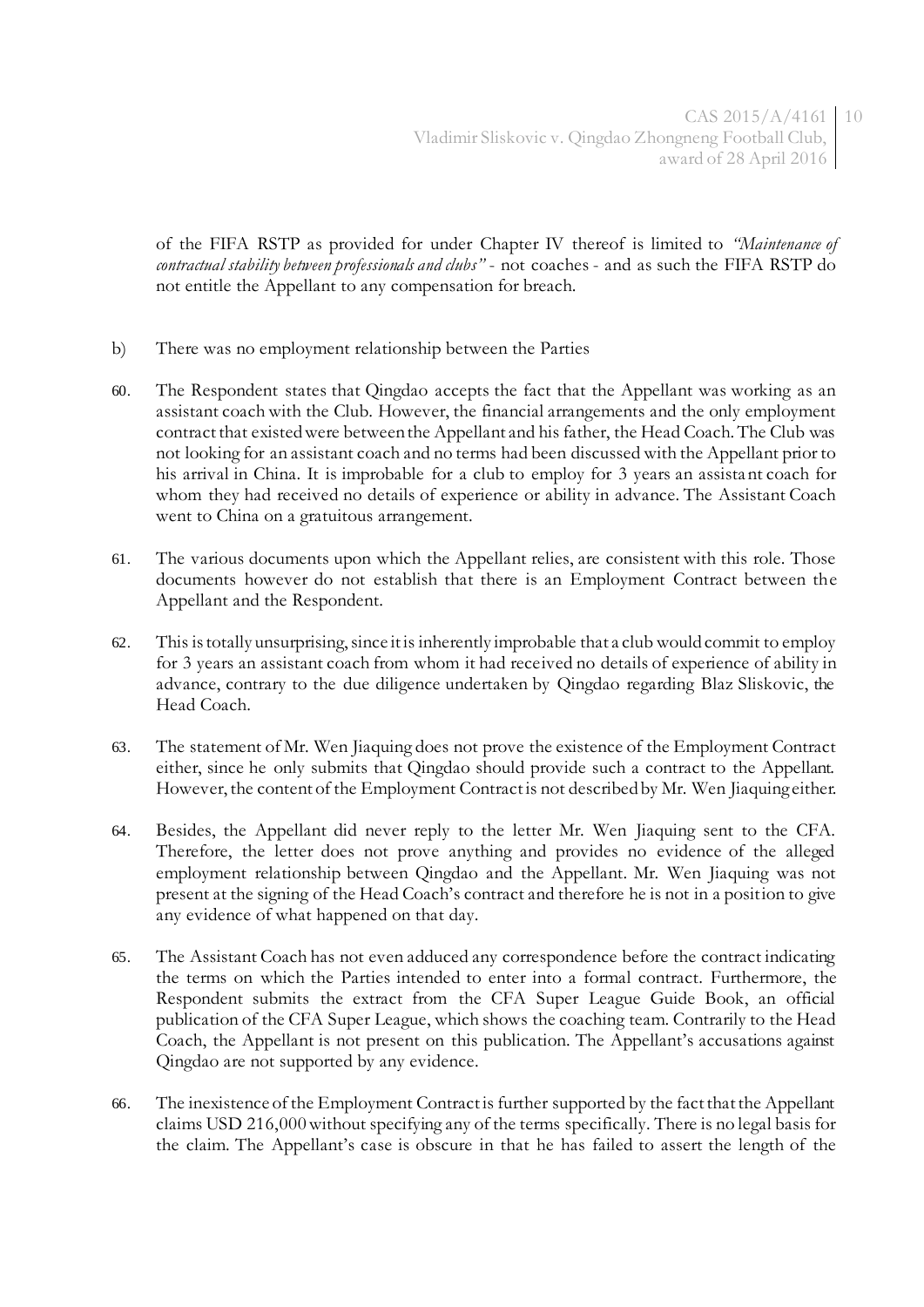Employment Contract and he does not indicated the other relevant terms he claims to have been breached.

- 67. The Appellant was showed in the team picture, however he was not specified among the individual pictures of the coaches below the team picture. The Respondent emphasises that these pictures are not manipulated, contrary to the accusation made by the Appellant.
- 68. The Respondent stipulates furthermore that even if the monthly salary was USD 6,000, the maximum claim would be USD 144,000 based upon two years of monthly salaries, contrary to the claim of the Appellant for USD 216,000.
- 69. Lastly, the Respondent states that there is no requirement that a certified independent translator should be used in order to translate the evidence provided. The allegation of the Appellant that the evidence provided by the Respondent is unreliable is made with no evidence to support it and there is no reason to assume that the provided translations are inaccurate translations.
- 70. The Respondent emphasises that it agreed that the Appellant worked as an assistant coach with his father, but only on the basis that the financial arrangement for that agreement were worked out between the Appellant and the Head Coach. Qingdao never undertook an obligation to pay salary to the Appellant since there is no contract concluded between them.
- 71. Article 12.3 of the FIFA Rules governing the Procedures of the Players' Status Committee and the Dispute Resolution Chamber require that any party who claims a right on the basis of an alleged fact shall carry the burden of proof. However, the Appellant repeatedly claims that he entered into an Employment Contract with Qingdao, but so far the Appellant has not been able to produce the alleged contract.
- 72. The Appellant has not provided any cogent evidence to support his case. The produced evidence contains inexplicable inconsistencies.
- c) Prayers and requests
- 73. The Respondent concludes its submissions by requesting the CAS: *"For the reasons given there is no evidence of a contract between* [Qingdao] *and* [the Appellant], *nor could there be such evidence since no contract was ever concluded. In the circumstances the Tribunal is asked to reject the Appeal".*

# **V. JURISDICTION OF THE CAS**

74. Pursuant to Article 22 (c) of the FIFA RSTP, *"[w]ithout prejudice to the right of any player or club to seek redress before a civil court for employment-related disputes, FIFA is competent to hear: employment-related disputes between a club or an association and a coach of an international dimension, unless an independent arbitration tribunal guaranteeing fair proceedings exists at national level".*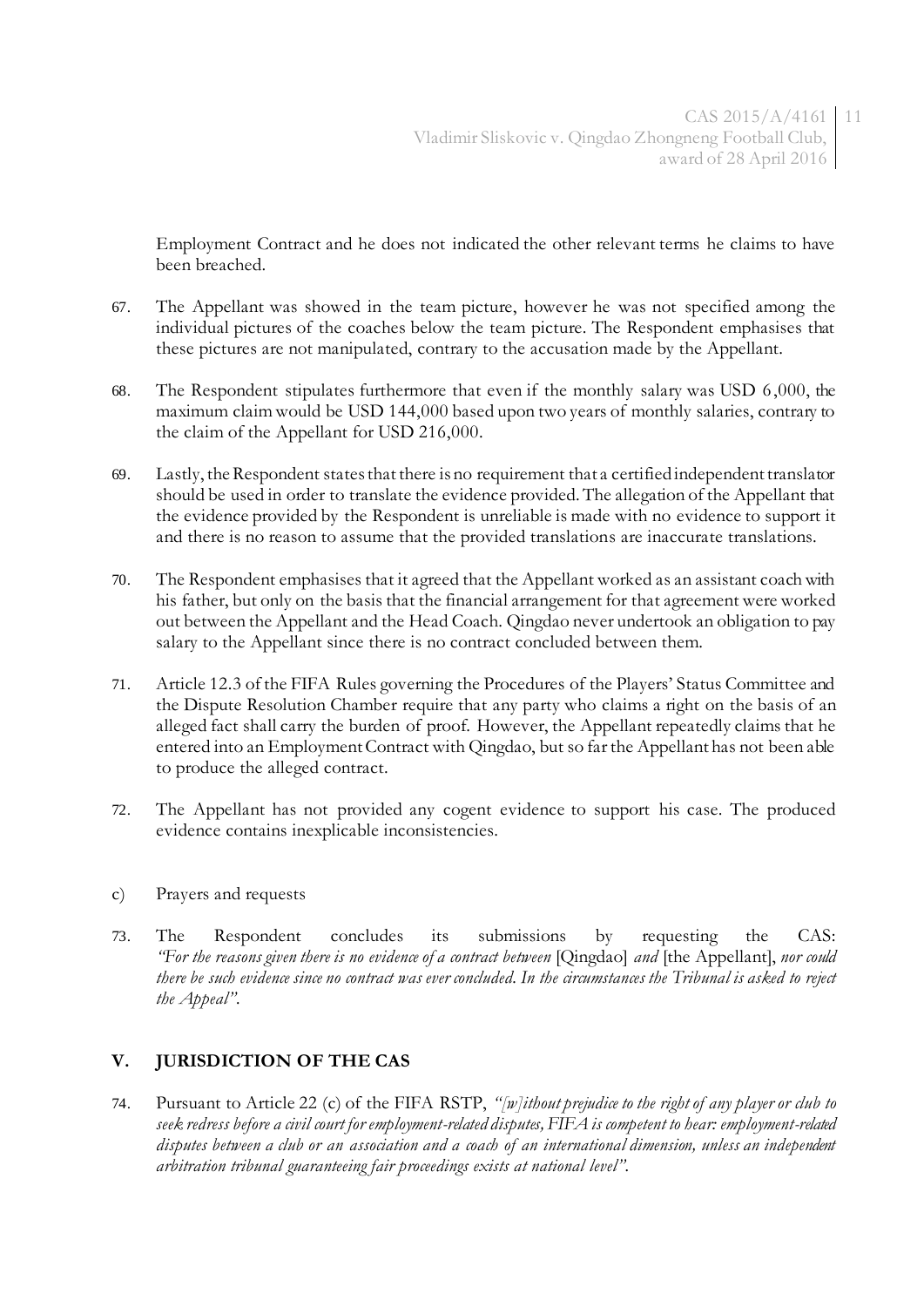75. It is on the basis of the aforementioned provision that the FIFA PSC proceeded to adjudicate this matter and issued the Appealed Decision. Reference must therefore be made to Article R47 of the CAS Code, which provides as follows:

*"An appeal against a decision of a federation, association or sports related body may be filed with CAS if the statutes or regulations of the said body so provide or if the parties have concluded a specific arbitration agreement and if the Appellant has exhausted the legal remedies available to him prior to the appeal, in accordance with the Statutes or regulations of that body".*

76. In addition, Article 67(1) of the FIFA Statutes (2015 edition) states that:

*"Appeals against final decisions passed by FIFA's legal bodies and against decisions passed by Confederations, Members or Leagues shall be lodged with CAS within 21 days of notification of the decision in question".*

- 77. The jurisdiction of the CAS is further confirmed by the Order of Procedure duly signed by the parties.
- 78. It follows that the CAS has jurisdiction to decide on the present dispute.

# **VI. ADMISSIBILITY**

- 79. The grounds of the Appealed Decision were communicated to the Appellant on 2 July 2015. The Statement of Appeal was filed on 23 July 2015. This was in accordance with 21-day deadline fixed under Article 67.1 of the FIFA Statutes.
- 80. The admissibility of the appeal is further confirmed by the Order of Procedure duly signed by the parties and by the fact that the Respondent did not raise any objection.
- 81. It follows that the appeal is admissible.

# **VII. APPLICABLE LAW**

82. Article R58 of the CAS Code provides the following:

*"The Panel shall decide the dispute according to the applicable regulations and, subsidiarily, the rules of law chosen by the parties or, in the absence of such a choice, according to the law of the country in which the federation, association or sports-related body which has issued the challenged decision is domiciled or according to the rules of law the Panel deems appropriate. In the latter case, the Panel shall give reasons for its decision".*

83. Article 66.2 of the FIFA Statutes so provides:

*"The provisions of the CAS Code of Sports-Related Arbitration shall apply to the proceedings. CAS shall primarily apply the various regulations of FIFA and, additionally, Swiss law".*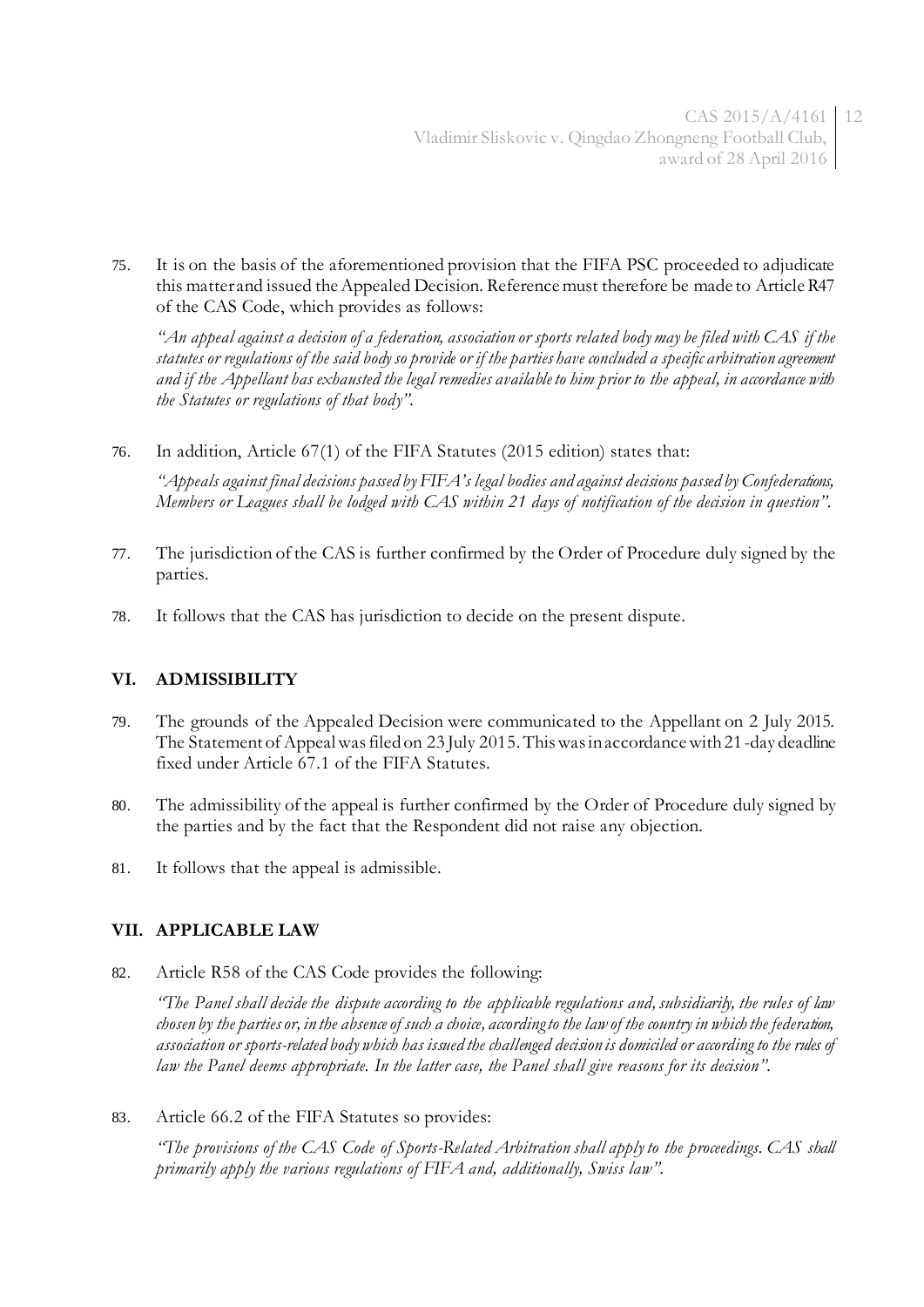84. Therefore, the Sole Arbitrator holds that the dispute must be decided in accordance with the FIFA Regulations and supplemented by Swiss law, if necessary.

#### **VIII. MERITS OF THE APPEAL**

- 85. Based on the Parties' written submissions and the discussions held during the hearing, in order to resolve this matter, the Sole Arbitrator has to determine two key issues, namely, (i) whether there was any employment contract between the parties and, in the affirmative, (ii) whether Qingdao terminated the contract with just cause and the legal consequence of such termination.
- a) Did the parties have an employment contract?
- 86. It is the Assistant Coach's case that the Parties had an Employment Contract due to expire at the end of the 2014 super league season and that his monthly salary was USD 6,000. He however claims not to have been given a copy of the said contract by Qingdao and corroborates his assertions by relying on one of the two statements provided by Mr. Wen Jiaqing, the one dated 31 March 2012 wherein Mr. Jiaqing states that the parties signed an Employment Contract on 20 January 2012 and by stating that the Assistant Coach was not given a copy thereof. The Assistant Coach also adduces video clips allegedly containing a conversation between him and a Club official regarding payment of his salary and Club photos purportedly showing him as one of the members of the Club's technical bench.
- 87. Qingdao denies the existence of any employment contract between the Parties and corroborates this by pointing at the Appellant's failure to produce a copy thereof. It further corroborates this by relying on Mr. Wen Jiaqing's second statement dated 26 October 2015, in which he denies having attended the ceremony that led to the celebration of the alleged Employment Contract, effectively reiterating that he is not acquainted with the details regarding the said contract. Qingdao reiterates that the Assistant Coach came to Qingdao to work as an intern learning from his father, the then Head Coach. Qingdao claims to have made no undertaking to pay the Assistant Coach and insists that the Appellant worked *"on the basis that the financial arrangement for that appointment were worked out between* [him and his father]*"*.
- 88. The Sole Arbitrator must thus establish whether or not the Assistant Coach was merely an intern or whether the Parties indeed had an employer-employee relationship.
- 89. As a preliminary observation, the Sole Arbitrator notes some striking inconsistencies in Mr. Wen Jiaqing's two statements. In his first statement adduced by the Appellant, he says the Assistant Coach signed the Employment Contract but was not given a copy thereof while in a latter statement adduced by Qingdao, he claims not to be acquainted with the details regarding the signing of the alleged Employment Contract. As such, the Sole Arbitrator sees little credibility in Mr. Wen Jiaqing's statements, a fact further corroborated by his failure to testify in these proceedings. He also finds the video and Club photos adduced not to be firm or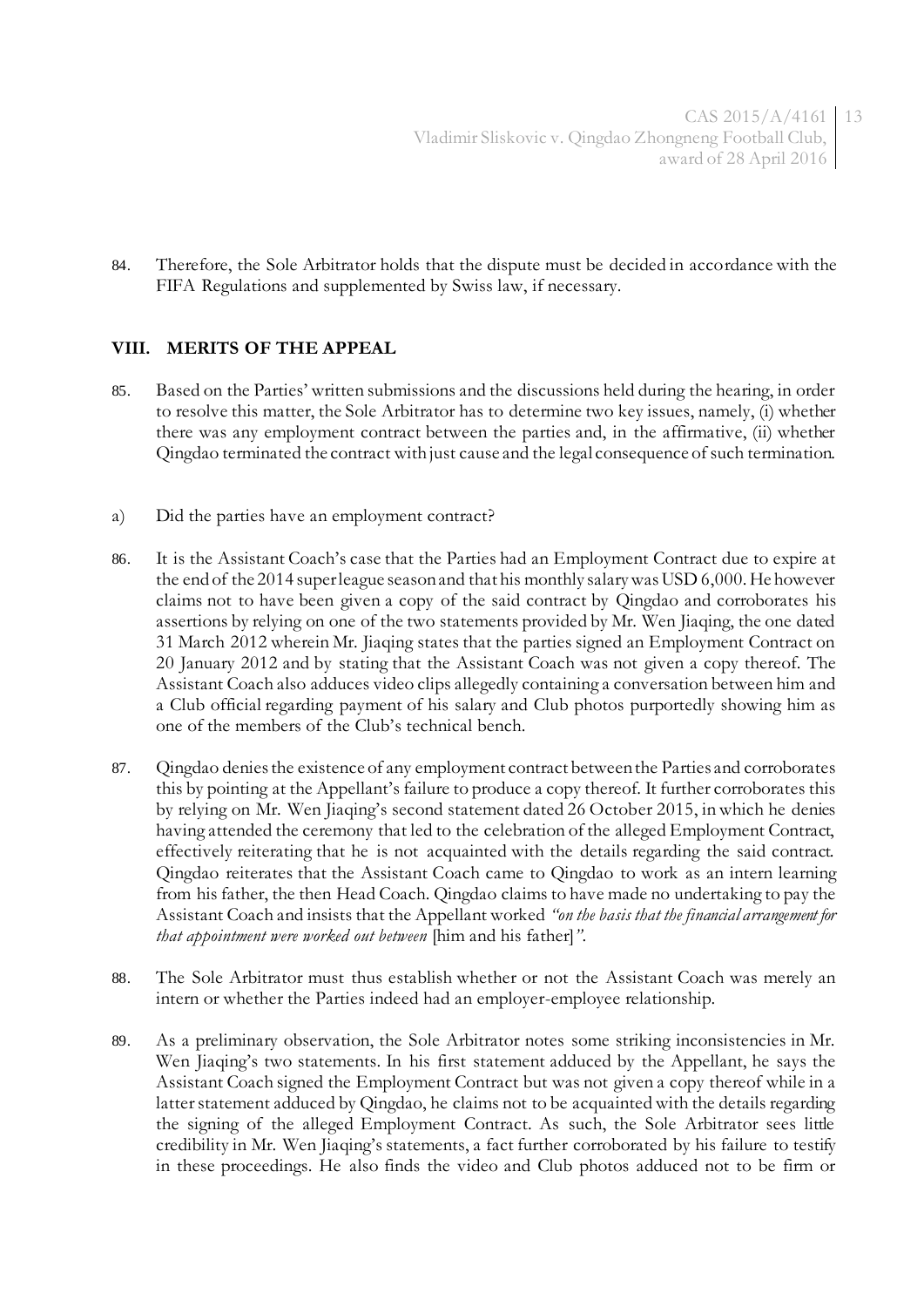conclusive evidence of the existence of an employment contract *per se* even if the Appellant allegedly appears therein.

- 90. Although Article 2.2 of the FIFA RSTP implies without necessarily requiring professional players to have written contracts with their clubs (CAS  $2014/A/3739$  & 3749, para. 159), the same cannot be said for coaches, whose contracts – apart from the issue of the FIFA PSC's jurisdiction - are not governed by the FIFA RSTP (cf. section VIII (c) below).
- 91. Given the above and following the absence of a written contract or the evidence of its existence, reference must be made to the general principles of Swiss law, according to which reference must be made to the Parties' acts and conduct in establishing, by implication, whether or not there existed an employment relationship. Indeed, Article 1 of the Swiss Code of Obligations (hereinafter the "CO") states as follows:

*"1. The conclusion of a contract requires a mutual expression of intention by the parties.*

*2. The expression of intent may be express or implied".*

- 92. From the facts and evidence facing this particular case, a number of key tests and elements could be determinant in establishing the existence or otherwise of an employer-employee relationship between the Parties. Was the Appellant under the control and direction of Qingdao? Was there some sort of mutuality of obligation between the parties? Was the Appellant an integral part of the club, or was he merely a casual or accessory thereof? And most importantly, was the Appellant entitled to consideration, *i.e.* wages?
- 93. Three elements of undisputed facts or evidence are key to establishing the above: (i) the Release Letter (ii) the penalty imposed by Qingdao on the Assistant Coach on 1 April 2012 and (iii) Qingdao's letter dated 3 April 2012.
- 94. It is evident from the Respondent's Release Letter that Qingdao had *"decided to appoint Vladimir Sliskovic to take charge of the training of Professional team´s B group".* The letter goes on to add that despite his appointment, the Assistant Coach had on three consecutive occa sions, these being on 28, 29 and 30 March 2012, declined to obey and respect a notice from the Club asking him to train the Club's B team and that his refusal was in breach of the *"Management Regulations on Coaches of Qingdao Jonoon football Club".* This, according to the Respondent, forced Qingdao to *"release* [the Appellant]*from the post of assistant coach of Qingdao Jonoon Football Club and dismissed* [him from] *the club"*.
- 95. The following facts are thus discernible from the aforementioned Release Letter:
	- a) that Qingdao appointed the Appellant to work as the Club's Assistant Coach;
	- b) that following his appointment as Qingdao's Assistant Coach, the Appellant was subjected to the Club's Management Regulations on Coaches, which shows that he had been integrated into the Club;
	- c) that on 28, 29 and 30 March 2012, Qingdao asked and/or ordered the Assistant Coach to train the Club's B team; and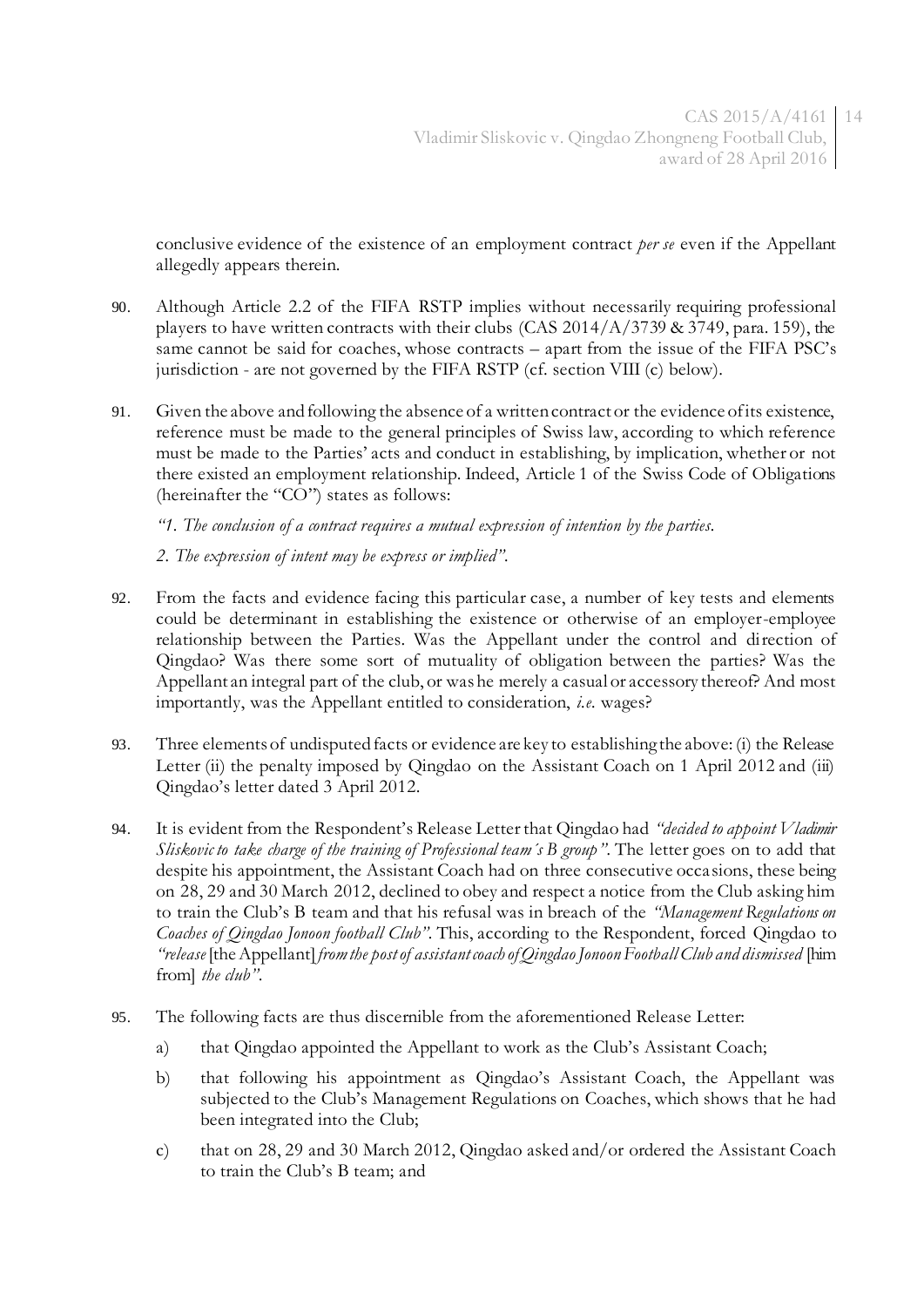- d) that on 31 March 2012, Qingdao released the Assistant Coach from his duties for having refused to obey the orders and/or requests made on 28, 29 and 30 March 2012.
- 96. It therefore appears as though the Appellant's appointment as assistant coach was coupled with a mandatory duty and obligation to report to work. Qingdao had the final word as to how and when the Assistant Coach was to work. He was not free to accept or reject certain duties without consequences of any kind or to work at his pleasure. He was an integral part of the Club subject to the Club's Management Regulations on Coaches, liable to sanctions for violation thereof. This is corroborated by the Respondent's decision to impose a penalty on the Appellant on 1 April 2012 following the Release Letter and the Respondent's post-Release Letter dated 3 April 2012 to the Appellant asking him to *"hand over* [his] *work and complete the relevant separation procedures therewith".*
- 97. Significantly, the Release Letter points towards Qingdao having had powers to dispense with the Assistant Coach's services if they were not satisfied with the manner in which he carried out his duties. It seems as though the Assistant Coach was under the Club's instruction and supervision, typical rights of an employer. If the Assistant Coach was indeed working as an intern under the Head Coach's supervision, one would have expected the Club to first involve or approach the Head Coach – who better understood the Appellant's role - in resolving any minor misunderstandings between the Parties. Through its conduct though, Qingdao created legitimate expectations of the existence of the Employment Contract.
- 98. These, in the Sole Arbitrator's view, demonstrate the existence of mutual obligations between the Parties together with Qingdao's control and direction over the Assistant Coach, characteristic features of an employer-employee relationship.
- 99. The Sole Arbitrator also takes into consideration Qingdao's letter dated 3 April 2012 in which it asks the Assistant Coach to *"square* [his] *salary and complete the relevant separation procedures by April 6 th, 2012".*
- 100. Reading the aforementioned letter, it is hard for the Sole Arbitrator or any other reasonable person with background knowledge of the Parties' relationship to believe Qingdao's assertion that the word "square", or this letter in general requested the Assistant Coach to *"clear the account with the club including paying his debts to the club".*
- 101. Indeed, Qingdao has not advanced any particular of the alleged debt. The cardinal presumption is that Qingdao intended what was in fact written in the aforementioned letter, calling for the words therein to be construed and understood for what they stand. Therefore, it can only be inferred from the letter in question that the Assistant Coach was being requested to pick his outstanding salaries and to clear his office before 6 April 2012.
- 102. The Respondent submits that it has no financial obligation at all towards the Appellant. However, it follows from the abovementioned circumstances that the Assistant Coach was also entitled to some form of valuable consideration, *i.e*. a financial benefit for his services to the detriment of Qingdao's accounts, another characteristic of an employer-employee relationship.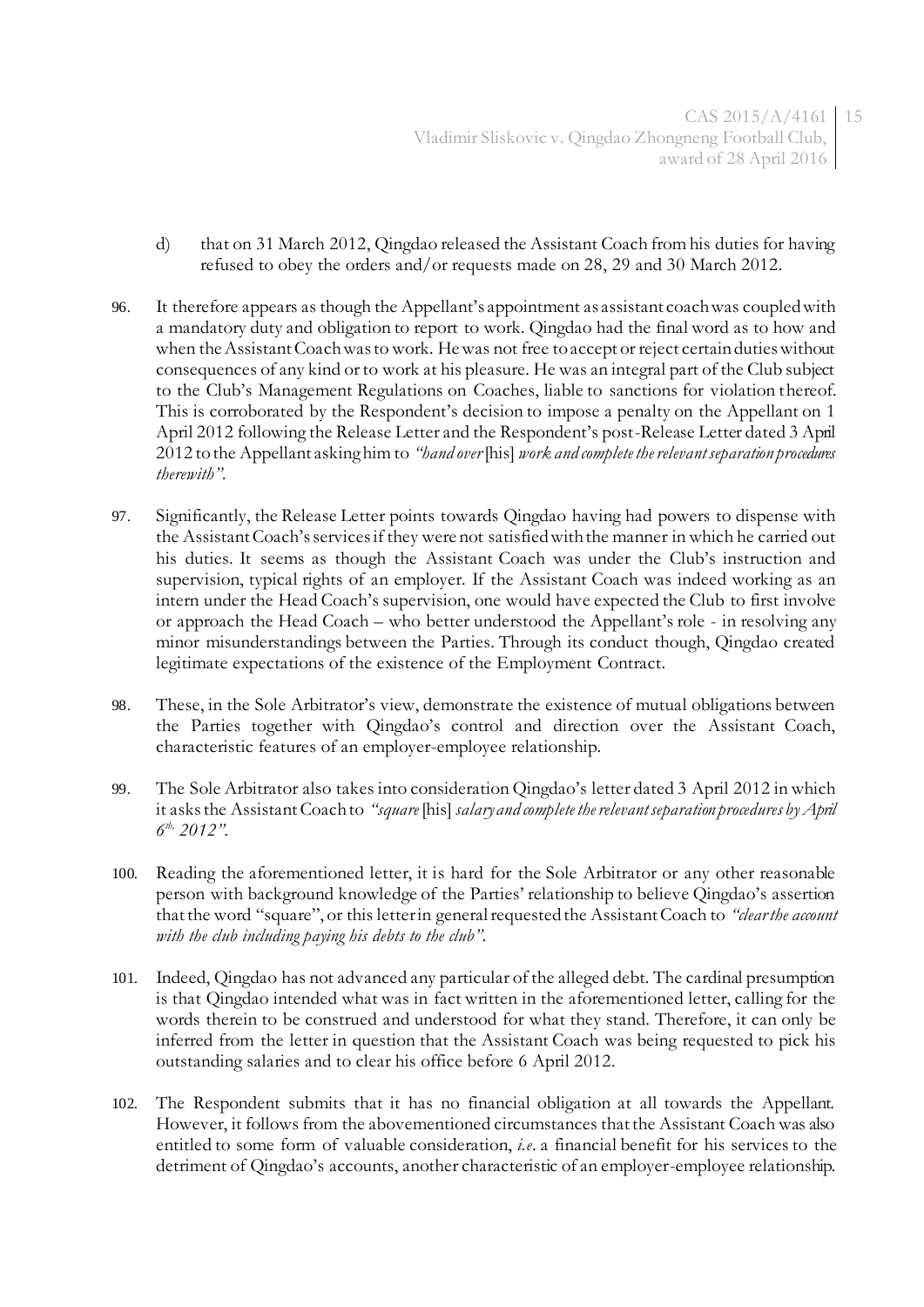- 103. The Sole Arbitrator also finds it illogical for Qingdao to have reduced the Head Coach's terms and conditions to a written document (contract) but at the same time fail to do the same with the Assistant Coach – even if they had agreed to have him work as an intern.
- 104. One would have reasonably expected Qingdao to protect its rights by at least reducing the Assistant Coach's working conditions as an unpaid intern to some piece of paper or furnish the court with documents to the effect that the Appellant was attending a professional coaching course or programme in a coaching institution, and had therefore not acquired his professional coaching papers. Indeed, the CO requires apprenticeship contracts to be written, therefore placing the burden on Qingdao to prove its allegations that the Appellant was an intern. Article 344 (a) of the CO states as follows:
	- *"1. In order to be valid, the apprenticeship contract must be in written form.*
	- *2. The contract shall specify the nature and duration of the professional training, the wage, the probation period, the working hours and vacation. (…)".*
- 105. Qingdao has not adduced any evidence of the above and has thus failed to discharge its burden of proving its allegation that the Assistant Coach was working as an unpaid intern.
- 106. In view of all the foregoing and notwithstanding the absence of a written contract, the Sole Arbitrator finds the manifested existence of an implied employer-employee relationship, *i.e.* the Employment Contract between the Parties. Even if the Assistant Coach had initially travelled to Qingdao to work as an unpaid intern, the facts and evidence point towards a genuine intention and understanding that the Parties' relationship had as a matter of practice been transformed from that of a supervisor-intern relationship to an employer-employee relationship. This therefore negates the need to look out for any pre-contractual correspondence between the Parties as argued by the Respondent.
- 107. In arriving at above finding, the Sole Arbitrator gave careful consideration to the standard of proof, which, in his mind, requires him to be comfortably satisfied but not necessarily convinced beyond reasonable doubt of the existence of an employment contract. Consequently, the CFA's confirmation that the alleged Employment Contract was not registered with them, and the Appellant's absence from the CFA's official guidebook of professional staff, however tangible, is not weighty enough to comfortably dissuade the Sole Arbitrator from a legitimate finding that the Parties had an implied contract as apparent from their conduct and the strong *prima facie* documentary evidence assessed in these proceedings.
- b) Did Qingdao terminate the Contract with just cause?
- 108. Although it had an opportunity to address the Sole Arbitrator on why the termination is considered justified, Qingdao opted not to do so and instead focused its submissions on the inexistence of an Employment Contract between the Parties and confirmed during the hearing that its right to be heard had been fully respected.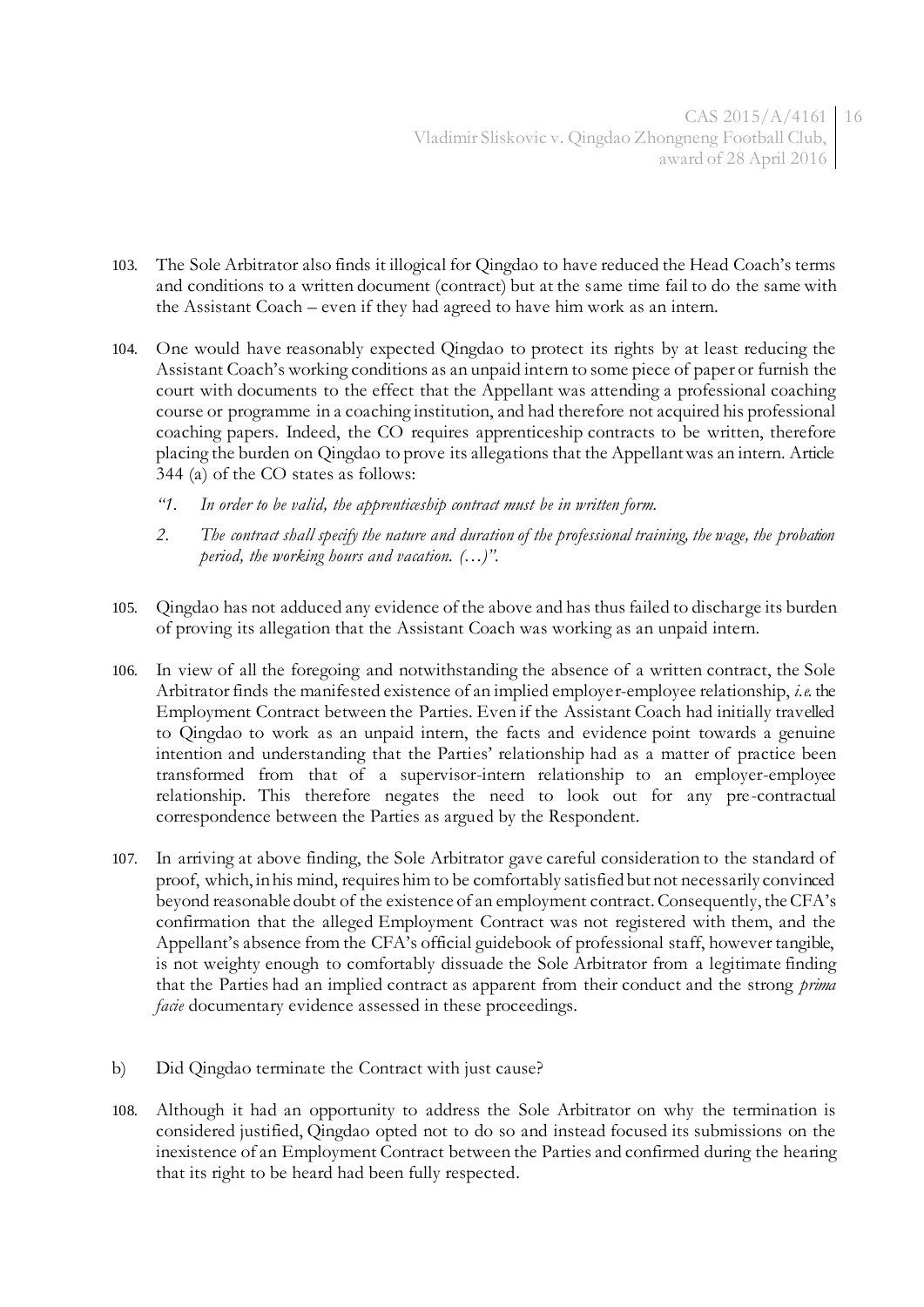- 109. It can be inferred from the Release Letter that the Assistant Coach was dismissed for having refused to train Qingdao's B team on 28, 29 and 30 March 2012. This, according to Qingdao, amounted to a violation of the Club's Management Regulations on Coaches.
- 110. Pursuant to CAS jurisprudence, just cause to terminate a contract is generally said to exist where the breach has reached such serious levels that the injured party cannot in good faith be expected to continue the contractual relationship (CAS 2008/A/1447 and CAS 2008/A/1517). Indeed the panel in CAS 2009/A/1956 stated (at para. 25) that *"(…) a termination of contract with immediate effect, for just cause, is to be declared only in circumstances where the employee has committed a serious breach of the contract. According to Swiss law, which applies additionally, and as emphasized by the FIFA Dispute DRC in the appealed decision, the termination of the contract with immediate effect is to be applied as ultima ratio".*
- 111. In addition, and before proceeding with the termination, it is advisable, depending on the circumstances, for the aggrieved party to send a notice to the breaching party asking it to desist its breachful acts. Indeed, the panel in CAS 2014/A/3460 held (at para. 63) that *"[a]lthough the need to send notices is not mandatory in all cases and is established on a case by case basis, CAS panels have regarded notices as a vital step which could possibly have played a role in bringing an end to an unexplained breach or series of breaches, particularly where the breach or breaches in question has not yet reached a fundamentally unacceptable level and/or unduly prejudiced the non-breaching party to the extent that the latter cannot be reasonably expected to continue the contract".*
- 112. In this particular case, the Assistant Coach was dismissed for having failed to attend and oversee three training sessions. He was dismissed 3 days later and there is no evidence that he had previously engaged in similar behaviour. Under the circumstances, the Sole Arbitrator finds the termination, that was given without any explanation, to have been harsh or rather undertaken in a rush and irrational manner. What would otherwise have been reasonably expected from Qingdao in such a situation was to first open some internal disciplinary proceedings against the Assistant Coach by sending him a warning notice with a view to bringing an end to the breaches, and thereafter consider other options such as fines or reprimands if the situation persisted. Termination, as evidenced from CAS jurisprudence, ought to have been an *ultima ratio* if the breach had reached serious levels. Indeed, *"not all failures to report to work grant the club the outright and unequivocal right to terminate the player's contract"* (see CAS 2014/A/3460 at para. 59) and the Sole Arbitrator finds the Assistant Coach's absence from training for 3 consecutive days not to have reached serious levels that would justify the termination of his Employment Contract.
- 113. In view of the foregoing, the Sole Arbitrator finds Qingdao to have terminated the Employment Contract without just cause.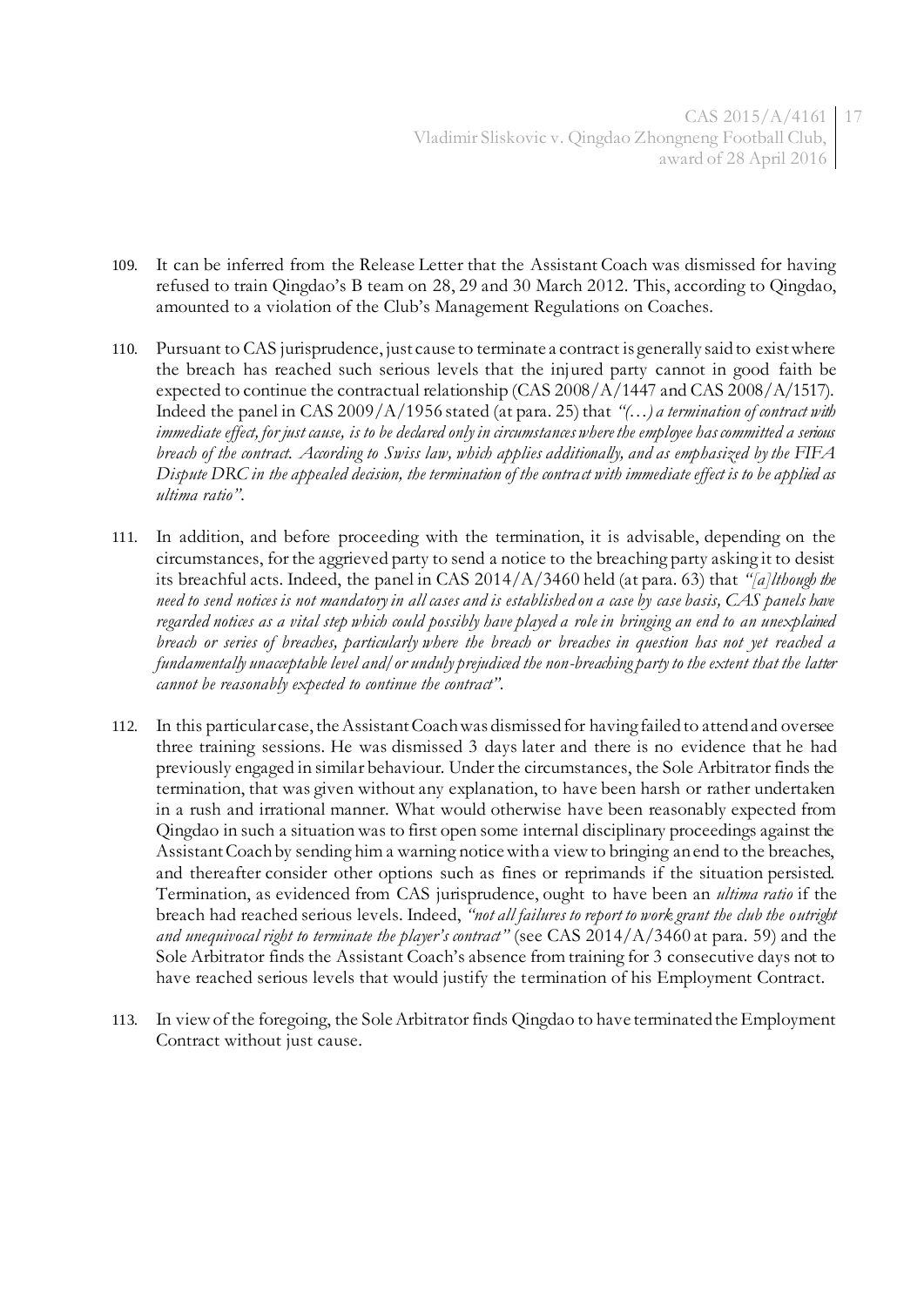- c) What are the legal consequences?
- 114. The Respondent submits that Chapter IV of the FIFA RSTP is limited to *"Maintenance of contractual stability between professionals and clubs"* - not coaches - and as such the FIFA RSTP do not entitle the Appellant to any compensation for breach.
- 115. Whereas the Sole Arbitrator has established that the FIFA regulations are primarily applicable to this case supplemented by Swiss law (cf. section VII above), he is cognizant of the fact that the FIFA regulations do not contain any provision regarding the manner in which compensation is to be awarded in employment disputes between clubs and coaches. Indeed, Article 1.1 of the FIFA RSTP limits the scope thereof to *"global and binding rules concerning the status of players, their eligibility to participate in organised football, and their transfer between clubs belonging to different associations".*
- 116. Reference must therefore be made to Swiss law on the issue of compensation.
- 117. Pursuant to Article 337 c (1) of the CO, *"[i]f the employer dismisses the employee without notice in the absence of a valid reason, the latter shall have a claim for compensation of what he would have earned if the employment relationship had been terminated by observing the notice period or until the expiration of the fixed agreement period"*.
- 118. Para. (2) of the same provision stipulates that *"[t]he employee must permit a set-off against this amount for what he saved because of the termination of the employment relationship, or what he earned from other work, or what he has intentionally failed to earn"*.
- 119. The Assistant Coach is therefore entitled to compensation.
- 120. In order to arrive at the compensation due, the Sole Arbitrator must establish the terms and conditions intended by the Parties in the implied Employment Contract, in particular the duration and the consideration.
	- ca) The duration
- 121. It is not in dispute that the Assistant Coach joined Qingdao at the behest of his father, the Head Coach, and that he took up the said post at or about the same time as the Head Coach (in February 2012). It is also not in dispute from the submissions in CAS 2015/A/4158 *Qingdao Zhongneng Football Club v. Blaz Sliskovic* that the Head Coach's contract with Qingdao was valid for the period 1 February 2012 to the end of the Chinese super league 2014 season, *i.e*. until 31 October 2014 and that the Assistant Coach was and did work alongside the Head Coach. Therefore, and in the absence of any rebuttable evidence to the contrary, it can only be presumed that the Assistant Coach's Employment Contract was also valid for a similar period, *i.e.* from 1 February 2012 to 31 October 2014.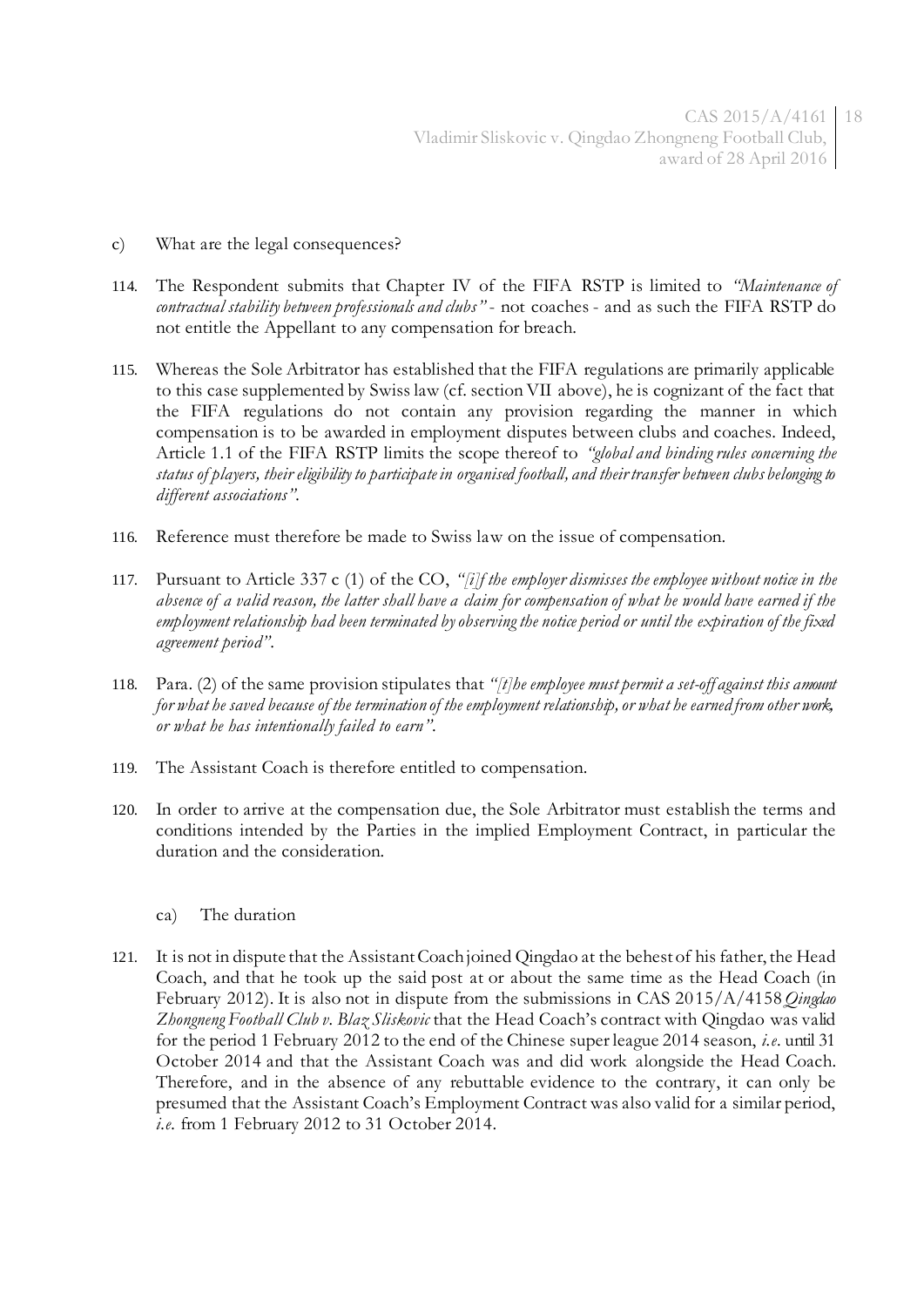- cb) Consideration
- 122. Although the Parties have not adduced a written copy of the Employment Contract, there is no doubt – as evidenced from Qingdao's letter dated 3 April 2012 –, that Qingdao paid, offered and/or gave some monetary consideration to the Assistant Coach in exchange for his services. The Assistant Coach claims to have been on a monthly salary of USD 6,000 and admitted to having received USD 6,000 from Qingdao during the validity of the Employment Contract.
- 123. In the absence of an express contract between the Parties laying out the financial terms due, reference must be made, in the Sole Arbitrator's view, to the Head Coach's contract with Qingdao with a view to discerning the consideration otherwise reasonably due to the Assistant Coach and other ancillary evidence adduced.
- 124. Looking at the Head Coach's contract, it is not in dispute that he was on a monthly salary of USD 16,666.66, close to three times more than what the Assistant Coach claims to have been entitled to (USD 6,000).
- 125. In the Sole Arbitrator's view, the USD 6,000 the Assistant Coach claims to have been entitled to is not an unreasonable figure for a young coach (he was then aged 29) who had just taken up his first professional job as an understudy and assistant coach in a foreign country.
- 126. The Assistant Coach's monthly salary claims have also been corroborated by the testimonies of the Head Coach, and the Sole Arbitrator finds little reason to doubt or question a monthly salary of USD 6,000 as having been disproportional, inadequate or unreasonable *vis-à-vis* the value of the services rendered by the Assistant Coach. Under the circumstances, the Sole Arbitrator finds USD 6,000 to be a reasonable monthly salary. He reiterates that in arriving at this finding, he did not consider the Appellant's claim that his monthly salary was USD 6,000 as evidence of the existence of the Employment Contract. The Sole Arbitrator has merely used this figure to guide him in arriving at what he considers an acceptable monthly wage given the absence of direct evidence, and the Appellant's admission to having been paid USD 6,000 prior to the termination.
	- cc) The compensation
- 127. Therefore, and in view of Article 337 c (1) of the CO, the Assistant Coach would in theory be entitled to compensation corresponding to what he would have earned had the Employment Contract been fulfilled to its expected date of expiry, pursuant to the so-called doctrine of restitution (CAS 2008/A/1519-1520).
- 128. In a demonstration of good faith in overlooking the above provision, and also its earlier request for the full value of the Employment Contract (USD 216,000) as sought in the Appeal Brief, the Appellant, in his post hearing submissions, seeks USD 102,000 in compensation, stating that *"(…) since Mr. Sliskovic received USD 6,000, the compensation claimed here is USD 102,000"*. He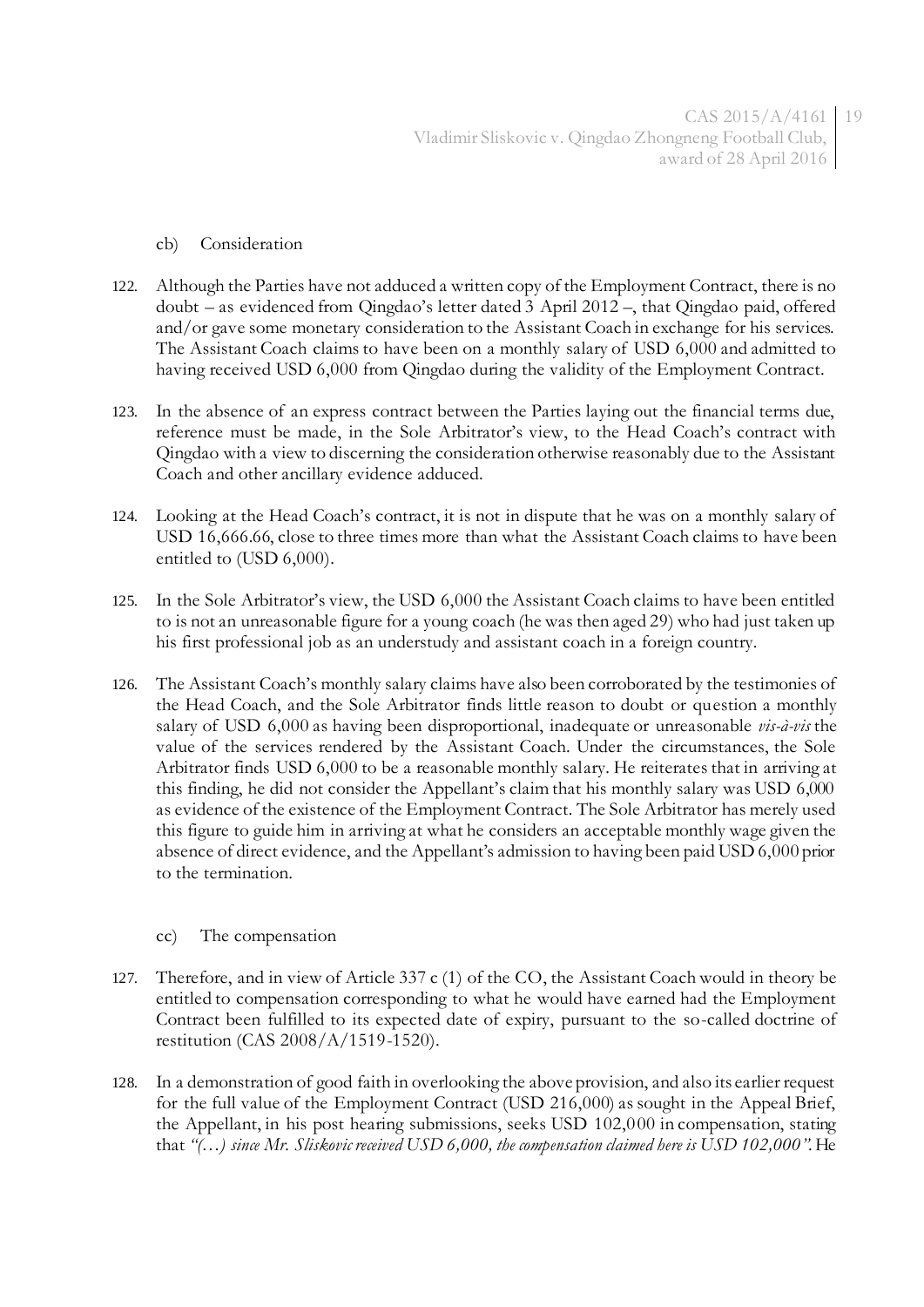reiterates that the USD 102,000 includes *"other contracted benefits: accommodation, car, airplane tickets, Chinese visa etc."* and is the *"fair compensation expected"*.

- 129. The Sole Arbitrator understands the amount requested to be based on a similar standard termination clause contained in the Head Coach's employment contract, which stated that *"[i]f any of the two parties breach this contract, the other party will get 50% salary of the rest period of execution of the Contract as compensation".*
- 130. The timing of the post hearing submissions *vis-a-vis* the Appeal Brief further suggests the Appellant's intention to overlook and/or amend the relief sought in the Appeal Brief. This conclusion is to a greater extent corroborated by the fact that in the post hearing submissions the Appellant failed to maintain the reliefs made in the Appeal Brief as an alternative prayer. The Sole Arbitrator has no reason to depart from this request as doing so would be *ultra petita*. He therefore regards the Appellant to have requested USD 102,000 in compensation.
- 131. No evidence has been adduced to the effect that the Assistant Coach got a new job in the period covering the Employment Contract or that he intentionally failed to mitigate his damages by finding a new job. Consequently, the provision of para. 2 of Article 337 c (1) of the CO is not applicable to this particular case.
- 132. Consequently, the Assistant Coach is entitled to USD 102,000 in compensation. Interest on the said amount has not been requested in these or the FIFA PSC proceedings and as such, cannot be granted.
- d) Conclusions
- 133. The Sole Arbitrator finds the Parties to have entered into a contractual relationship, which the Respondent terminated without just cause. Consequently, the Appellant is entitled to compensation to the tune of USD 102,000 without any interest thereon.